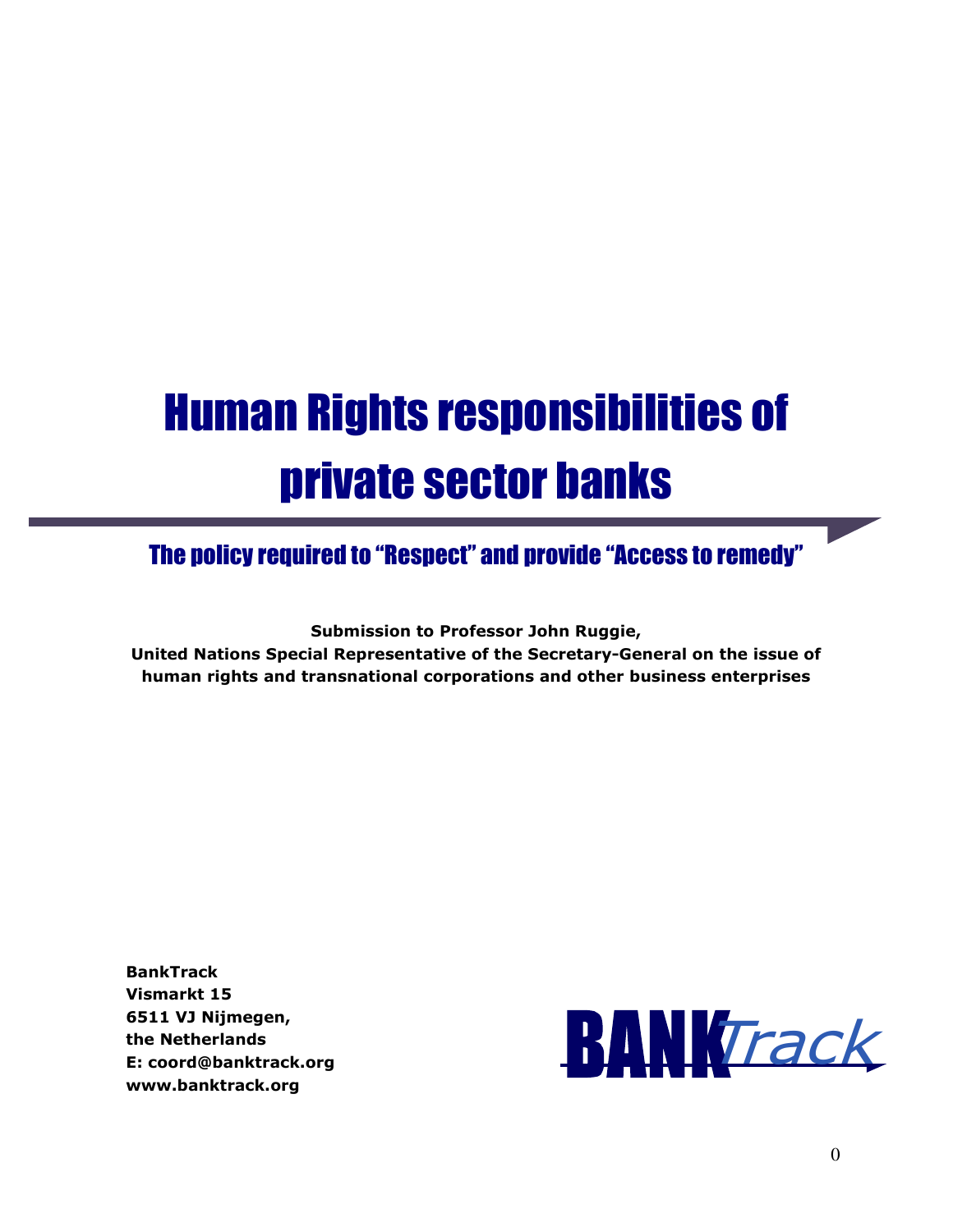# **Human Rights responsibilities of private sector banks The policy required to "Respect" and provide "Access to remedy"**

**Submission to Professor John Ruggie, United Nations Special Representative of the Secretary-General on the issue of human rights and transnational corporations and other business enterprises** 

**Written and prepared for BankTrack consideration by Natalie Bridgeman, Esq.**<sup>∗</sup>

| т. |                                                                       |                                                                                |  |  |  |  |  |
|----|-----------------------------------------------------------------------|--------------------------------------------------------------------------------|--|--|--|--|--|
|    | II. The upcoming report to the Human Rights Council must specifically |                                                                                |  |  |  |  |  |
|    |                                                                       |                                                                                |  |  |  |  |  |
|    |                                                                       | III. Human Rights policies for private sector banks must provide a roadmap     |  |  |  |  |  |
|    |                                                                       |                                                                                |  |  |  |  |  |
|    | a.                                                                    |                                                                                |  |  |  |  |  |
|    | b.                                                                    | Identification: setting policy and identifying risks and impacts  8            |  |  |  |  |  |
|    | $c_{\cdot}$                                                           |                                                                                |  |  |  |  |  |
|    | d.                                                                    |                                                                                |  |  |  |  |  |
|    | e.                                                                    | Management and evaluation: monitoring and reporting 17                         |  |  |  |  |  |
|    |                                                                       | IV. Human Rights policies for private banks must ensure access to remedies  18 |  |  |  |  |  |
|    |                                                                       |                                                                                |  |  |  |  |  |

### **I. Introduction**

 $\overline{a}$ 

The duty of States "to protect against human rights abuses by third parties", "the corporate responsibility to respect human rights, which means to act with due diligence to avoid infringing on the rights of others", and the need for "greater access by victims to effective remedy, judicial and non-judicial[,]" are now clearly established.<sup>1</sup> This paper argues that the next submission of the UN Special Representative of the Secretary General for Business and

<sup>∗</sup> Executive Director, Accountability Counsel, natalie@accountabilitycounsel.org.

<sup>&</sup>lt;sup>1</sup> John Ruggie, Remarks by Special Representative of the Secretary-General on the issue of human rights and transnational corporations and other business enterprises [hereinafter SRSG], "Engaging Export Credit Agencies in Respecting Human Rights", OECD Export Credit Group's "Common Approaches" Meeting, 3 (June 23, 2010), *available at* http://198.170.85.29/Ruggie-remarks-to-OECD-re-export-credit-agencies-23-Jun-2010.pdf (last visited July 1, 2010) [hereinafter SRSG June 2010 Report]; see also International Finance Corporation (IFC), Global Compact, International Business Leaders Forum (IBLF), GUIDE TO HUMAN RIGHTS IMPACT ASSESSMENT AND MANAGEMENT (2010), *available at* https://www.guidetohriam.org/guide/drawstep/pre-step1/human-rights-scenarios (last visited July 1, 2010) (note that free registration is required for site access) [hereinafter HRIAM].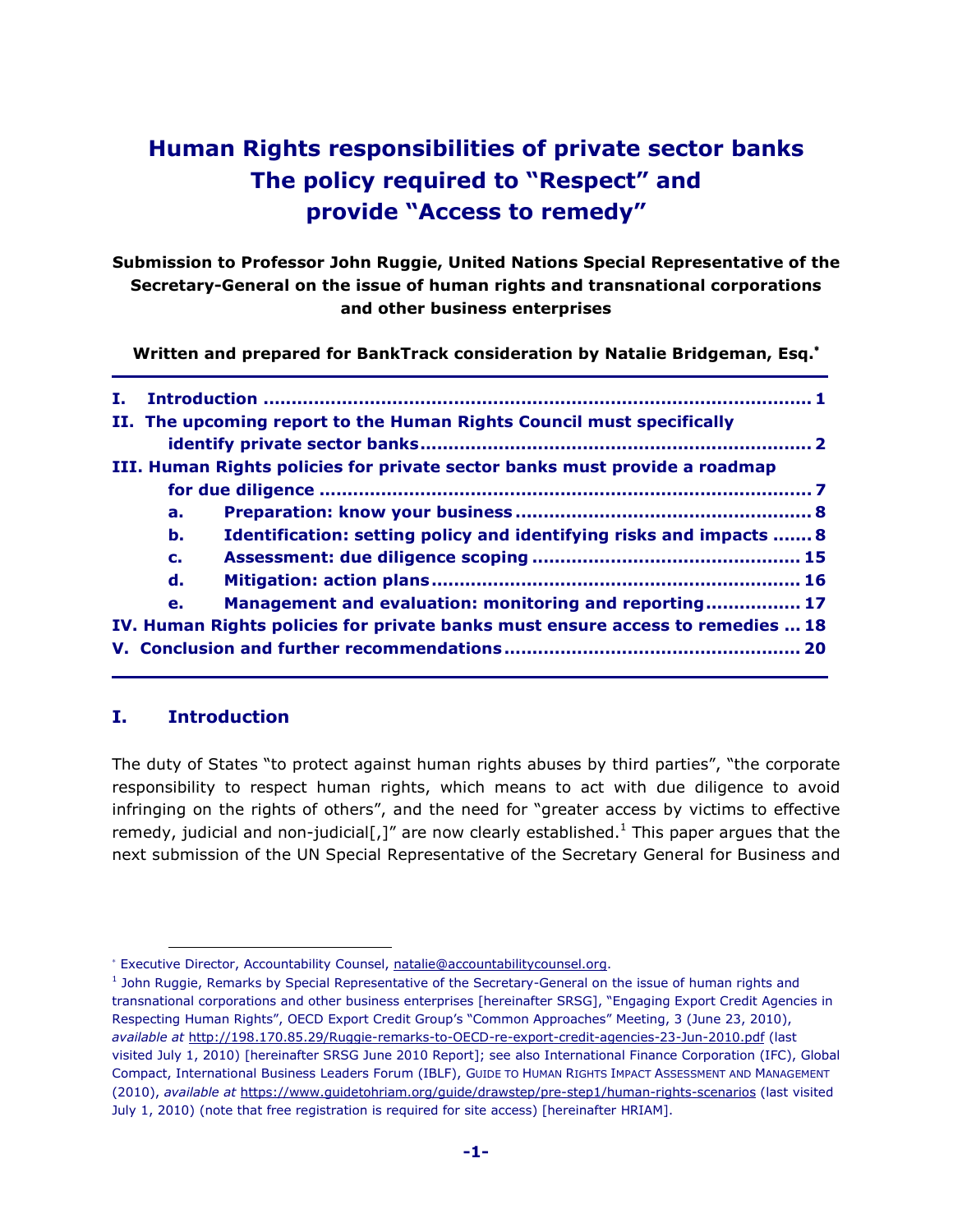Human Rights to the Human Rights Council should specifically discuss the responsibility of private sector banks to meet the respect and remedy pillars of this "UN framework." $^2$ 

Although the Special Representative has discussed these responsibilities in previous reports to the extent that private banks are a subset of corporations,<sup>3</sup> the responsibilities of private sector banks must now be explicitly recognized.

Private sector banks have special and differentiated responsibilities with regard to their human rights obligations: even though human rights impacts of private sector banks are clear and regular, banks are often invisible players to affected communities or victims on the ground, and "but for" their financial role, many human rights abuses would not happen. The inverse is true as well: private sector banks can be powerful drivers of good practice to change corporate behavior on the ground. Their financial leverage can have a positive influence on the human rights impacts of their clients.

We call on the Special Representative to now specifically identify the responsibility of private sector banks to create and follow human rights policies that mandate due diligence at the beginning and throughout their activity, and to provide access to remedy. This paper proposes specific provisions that banks can incorporate into their human rights policies. Our recommendations for inclusion in the next Special Representative report to the Human Rights Council concur with and partly draw upon the recently released Guide to Human Rights Impact Assessment and Management, $4$  and give guidance for private sector banks regarding specific language for due diligence and grievance mechanisms policies.

# **II. The upcoming report to the Human Rights Council must specifically identify private sector banks**

Private sector banks have a unique responsibility with regard to the "duty to respect" human rights. Private sector banks can, and do, enable human rights violations by financing

<sup>2</sup> SRSG June 2010 Report, *supra* note 1.

<sup>3</sup> *See* SRSG, *Report of the Special Representative of the Secretary-General on the issue of human rights and transnational corporations and other business enterprises* [hereinafter *Report*]*, Addendum, Corporate responsibility under international law and issues in extraterritorial regulation: summary of legal workshops*, ¶ 50, U.N. DOC. A/HRC/4/35/Add.2 (Feb. 15, 2007) [hereinafter SRSG Feb. 15, 2007 Report]; *see generally,* SRSG *Report, Protect, Respect and Remedy: a Framework for Business and Human Rights*, U.N. DOC. A/HRC/8/5 (Apr. 7, 2008) [hereinafter SRSG April 7, 2008 Report]; SRSG, *Report, Addendum, Summary of five multi-stakeholder consultations*, U.N. DOC. A/HRC/8/5/Add.1 (Apr. 23, 2008) [hereinafter SRSG April 23, 2008 Report]; SRSG, *Report, Clarifying the Concepts of "Sphere of influence" and "Complicity"*, U.N. DOC. A/HRC/8/16 (May 15, 2008) [hereinafter SRSG May 15, 2008 Report]; SRSG, *Report, Business and human rights: Towards operationalizing the "protect, respect and remedy" framework*, U.N. DOC. A/HRC/11/13 (Apr. 22, 2009) [hereinafter SRSG April 22, 2009 Report]; SRSG, *Report, Business and Human Rights: Further steps toward the operationalization of the "protect, respect and remedy" framework*, U.N. DOC. A/HRC/14/27 (Apr. 9, 2010) [hereinafter SRSG April 9, 2010 Report].

<sup>4</sup> HRIAM, *supra* note 1.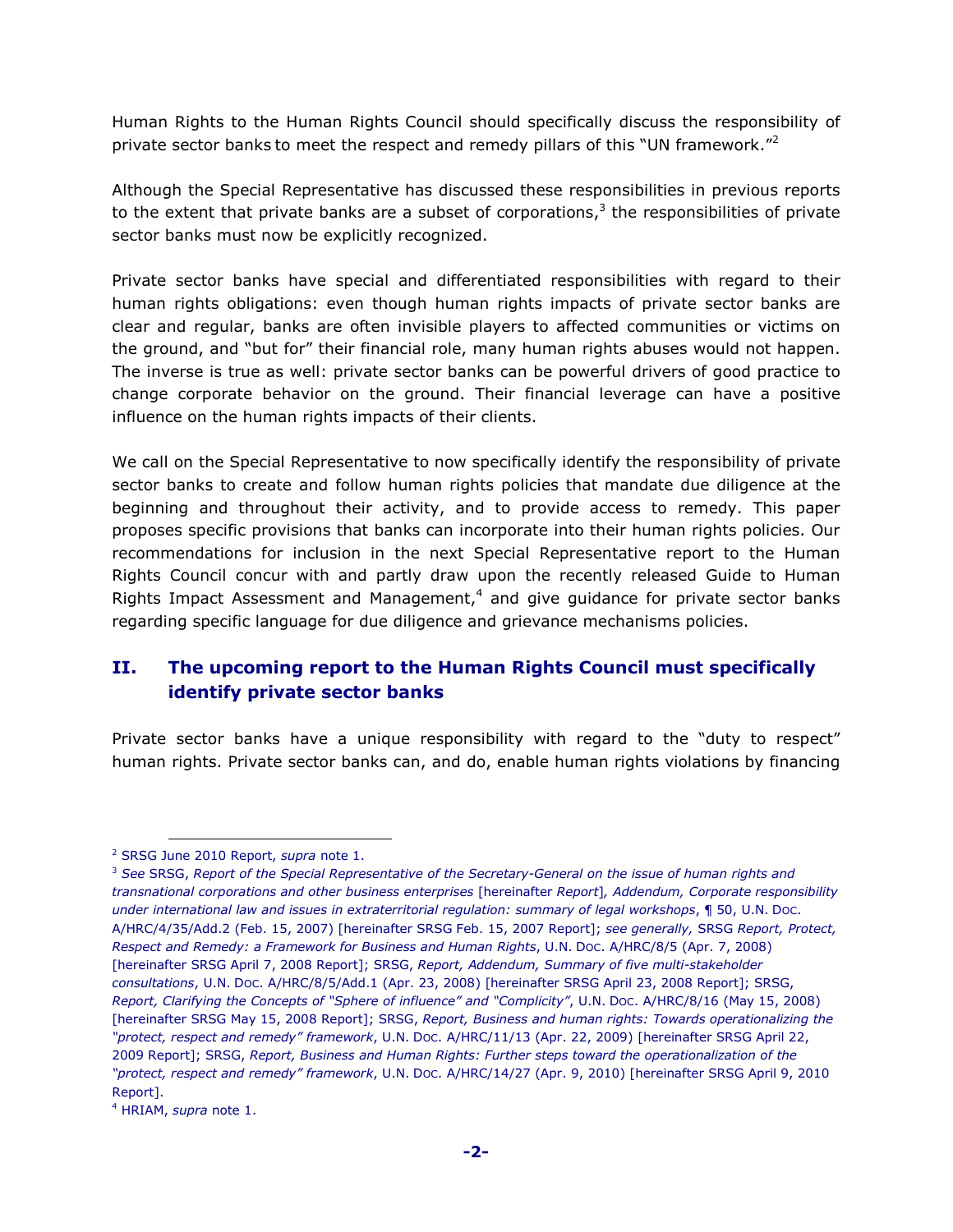activities of clients that violate human rights directly,<sup>5</sup> or through support to clients who have a role in state action that violates human rights.<sup>6</sup>

Private sector banks must be singled out for the need for due diligence and ensuring access to remedy in their policies because there is insufficient movement by private sector banks to create explicit human rights policies with these components. Without identification of, acknowledgement of, and direction about these issues at the highest levels, we will not see the needed progress in development of these policies. While some private sector banks have developed human rights policy statements or codes of conduct with reference to human rights,<sup>7</sup> research for this report could not identify a single private sector bank that has a transparent policy containing *specific* due diligence procedures and corresponding grievance mechanism requirements.<sup>8</sup>

The need for high level guidance on specific due diligence and grievance mechanism language is demonstrated in the following examples of private sector banks that have had a role in human rights abuses, where adequate human rights policies of banks would have identified and prevented, or at least minimized these abuses, and would have provided a way to address resolution of disputes. The examples presented here were selected from many similar cases monitored by BankTrack<sup>9</sup> and other NGOs.

<sup>5</sup> *See* Section II, *infra*.

<sup>6</sup> *See e.g.* Julia Kollewe, *Barclays faces apartheid court action*, The Independent, Jan. 21, 2006, *available at*  http://www.independent.co.uk/news/business/news/barclays-faces-apartheid-court-action-523883.html (discussing KHULUMANI V. BARCLAYS (Docket Nos. 05-2141-cv, 05-2326-cv), where plaintiffs allege that Barclays, Citigroup and Deutsche Bank, not only benefited from business during apartheid in South Africa, but also directly supported apartheid by providing the financial support for "the expansion of the apartheid police and security apparatus"); UNDUE DILIGENCE: HOW BANKS DO BUSINESS WITH CORRUPT REGIMES 68-81, *available at* http://www.unduediligence.org/Pdf/GW\_DueDilligence\_FULL\_lowres.pdf (last visited July 6, 2010) (Citibank acted as a correspondent bank for two Liberian Banks, the Liberian Bank for Development and Investment and Ecobank, to utilize timber profits to support then-president Charles Taylor and his "appalling war crimes" which led to major human rights violations in the region).

 $<sup>7</sup>$  For an overview of human rights policies of major private sector banks, see the document section at</sup> http://www.banktrack.org/show/pages/human\_rights (last visited July 1, 2010).

<sup>8</sup> *See* BANKTRACK, CLOSE THE GAP: BENCHMARKING INVESTMENT POLICIES OF INTERNATIONAL BANKS 69-71 (BankTrack ed., 2010) (April 2010), *available at* http://www.banktrack.org/download/close\_the\_gap/close\_the%20gap.pdf (last visited July 1, 2010) [hereinafter *Close the Gap*] (finding that none of the 49 major banks surveyed had "developed its own policy" which "includes essential [human rights policy] elements in its lending[,] investment banking; [and] asset management[.]"). A follow-up June 2010 review conducted for this report of the private sector banks listed on the Business and Human Rights Resource Centre website, found that none of the 51 private sector banks we surveyed had a policy containing due diligence language and grievance procedures. *See* Business and Human Rights Resource Centre*,* Company policy statements on human rights*, available at* http://www.businesshumanrights.org/Documents/Policies (last visited July 1, 2010).

<sup>9</sup> *See* BankTrack, Dodgy Deals, *available at* http://www.banktrack.org/manage/ems\_dodgydeals/dealslist (last visited July 1, 2010).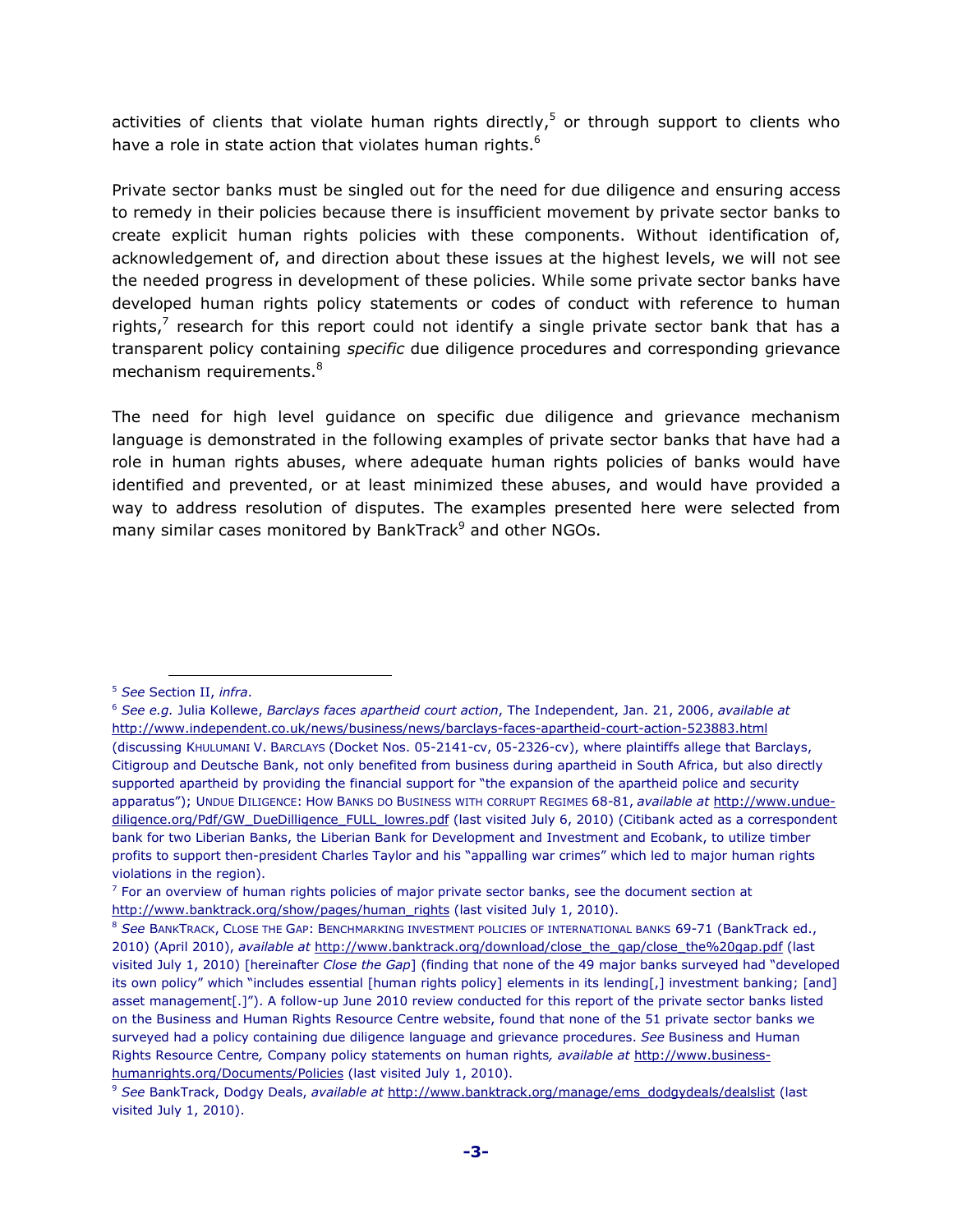#### **Royal Bank of Scotland – Vedanta Resources Investment**

Between 2007 and 2009, Vedanta Resources, through its subsidiaries Sterlite Industries and Vedanta Aluminium, sought formal approval to expand bauxite refining operations near the town of Lanjigarh and to begin opencast mining operations on Niyamgiri mountain, a sacred cultural and religious site for the Dongria Kondh people in the Indian state of Orissa. $^{10}$ 

Vedanta has received corporate financing for these operations from the Royal Bank of Scotland (RBS) and other banks. $11$  RBS financed Vedanta despite studies from Amnesty International, the Indian Ministry of Environment and Forests (MoEF), and the United Kingdom's OECD National Contact Point, indicating that Vedanta's mining and smelting operations were causing ongoing human rights abuses, including illegal deforestation, the destruction of protected local ecosystems, the disruption of key water sources, and the displacement of Dongria Kondh peoples.<sup>12</sup> Opposition to this project includes a lawsuit filed against the British Treasury by a consortium of environmental and human rights NGOs, and most recently, the Church of England's decision to sell its shares in Vedanta Resources following its growing concerns about Vedanta's human rights abuses. $13$ 

While RBS has a human rights policy that expresses its commitment to upholding the Universal Declaration of Human Rights, the United Nations Global Compact, and the Equator

l.

<sup>10</sup> *See* BankTrack, Bauxite Mine Niyamgiri Hills, *available at* 

http://www.banktrack.org/show/dodgydeals/bauxite\_mine\_niyamgiri\_hills (last visited July 1, 2010) [hereinafter BankTrack, Bauxite Mine]; *see also* Amnesty Int'l, *Don't Mine Us Out of Existence: Bauxite Mine and Refinery Devastate Lives in India* 3-5, AI Index ASA 20/001/2010, 01 February 2010 [hereinafter Amnesty International Report].

<sup>11</sup> *See* Rob Edwards, *RBS Under Fire Over More 'Dirty' Investments*, THE HERALD SCOTLAND, Apr. 25, 2010, *available at* http://www.heraldscotland.com/news/transport-environment/rbs-under-fire-over-more-dirty-investments-1.1022898 (last visited July 1, 2010); *see also* BankTrack, Bauxite Mine, supra note 10.

<sup>12</sup> *See generally* Amnesty International Report, *supra* note 10; *see also* Kathryn Hopkins, *Amnesty Report Slams Alumina Mine Run by Vedanta Subsidiary in India*, THE GUARDIAN, Feb. 9, 2010, *available at*

http://www.guardian.co.uk/business/2010/feb/09/amnesty-report-alumina-mine-vedanta (last visited July 1, 2010); *see also* Amnesty Int'l Briefing Paper, *Vedanta's Operations Driving Human Rights Abuses in Orissa*, AI Index ASA 20/019/2009, 19 February 2010; *see also* Special Correspondent, *Vedanta Flouted Forest Conservation Norms, Says Report*, THE HINDU, Mar. 13, 2010, *available at* 

http://beta.thehindu.com/news/national/article243927.ece (last visited July 1, 2010) (regarding report by the Indian Ministry of Environment and Forestry); *see also* Gethin Chamberlain, *Vedanta Versus the Villagers: the Fight for the Sacred Mountain*, THE GUARDIAN, Oct. 12, 2009, *available at*

http://www.guardian.co.uk/business/2009/oct/12/vedanta-versus-the-villagers (last visited July 1, 2010) (detailing long-standing evidence of environmental and social harms related to the Vedanta project); *see also* FINAL STATEMENT BY THE UK NATIONAL CONTACT POINT FOR THE OECD GUIDELINES FOR MULTINATIONAL ENTERPRISES: COMPLAINT FROM SURVIVAL INTERNATIONAL AGAINST VEDANTA RESOURCES PLC, *available at* www.oecd.org/dataoecd/49/16/43884129.pdf (last visited July 1, 2010) [hereinafter OECD REPORT].

<sup>13</sup> *See* Terry Macalister, *Treasury Taken to Court for RBS Loans to Vedanta Resources*, THE GUARDIAN, Oct. 18, 2009, *available at* http://www.guardian.co.uk/business/2009/oct/18/rbs-vedanta-loan-court-case (last visited July 1, 2010) (regarding the lawsuit filed against the British Treasury by a consortium of environmental and human rights NGOs); *see also* Kathryn Hopkins, *Church of England Sells Vedanta Stake Over Human Rights Concerns*, THE GUARDIAN, Feb. 5, 2010, *available at* http://www.guardian.co.uk/business/2010/feb/05/vedanta-niyamgiri-orissachurch-of-england (last visited July 1, 2010).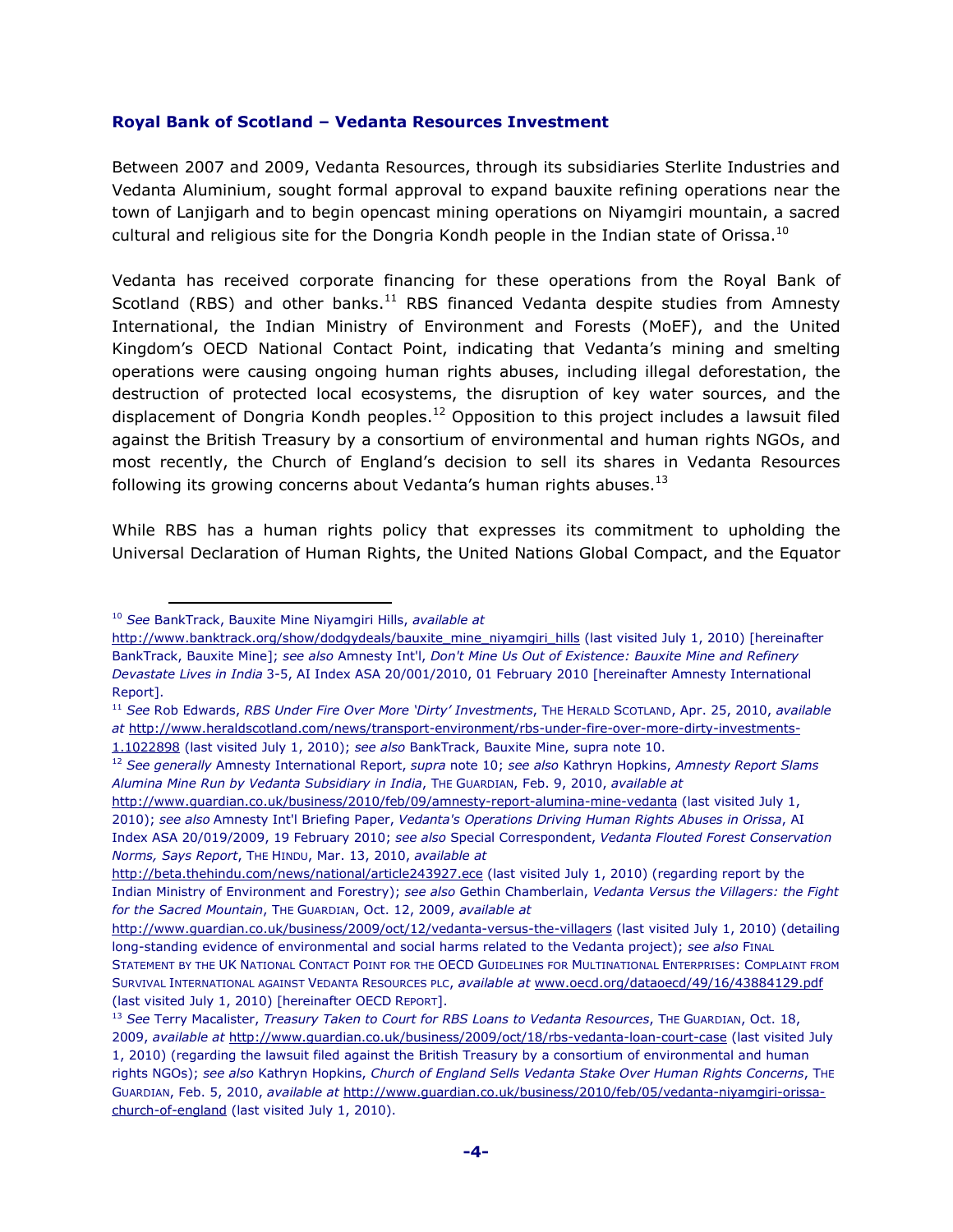Principles<sup>14</sup> --documents which make explicit reference to human rights protections-- the lack of specific guidance regarding due diligence and grievance mechanisms likely contributed to RBS's failure to properly account for and avoid the human rights risks associated with the Vedanta project. Even though RBS had specific risk management policies and procedures<sup>15</sup> in place to "take into account relevant social, ethical and environmental issues[,] $^{\prime\prime 16}$  these procedures did not mandate a human rights impact assessment, and failed to require evaluation of the accuracy or completeness of any assessments that were undertaken. Like Vedanta's own human rights policies and procedures, they were nothing more than a "paper policy. $17$  There is no evidence that a human rights impact assessment was ever conducted in this case. The severity of the reactions to RBS' role in these alleged human rights violations demonstrates the "business case" for human rights due diligence.<sup>18</sup>

Furthermore, RBS's risk management policies failed to require a prompt, transparent, culturally appropriate, and readily accessible project-level grievance mechanism, which would have given RBS first hand knowledge of the very real human rights impacts involved in the Vedanta project. Indeed, such a mechanism could have triggered the avoidance of human rights abuses. RBS, similar to all other large private sector banks, also had no corporate-level accountability mechanism in place for its policy commitments.<sup>19</sup>

<sup>14</sup> *See* RBS GROUP POSITION ON HUMAN RIGHTS 1, *available at* http://www.rbs.com/about-rbs/g2/sustainability/ourpolicies.ashx (last visited July 1, 2010) [hereinafter RBS HUMAN RIGHTS STATEMENT] ("The Royal Bank of Scotland Group is committed to respecting and upholding human rights in all areas of our operations and within our sphere of influence, as expressed in the Universal Declaration of Human . . . To ensure that we operate to consistent standards globally, the Group has adopted a number of internationally accepted codes, notably the Equator Principles and the UN Global Compact, which specifically address the management of human rights issues."). <sup>15</sup> RBS HUMAN RIGHTS STATEMENT, *supra* note 14 ("We assess each lending, investment and services decision on an individual basis through our defined risk and credit committee procedures and take into account relevant social, ethical and environmental issues as a part of that process."); *see also generally* RBS BOARD RISK COMMITTEE: TERMS OF REFERENCE AND REPORTING LINE, *available at* www.rbs.com/downloads/pdf/about\_rbs/Terms\_of\_Reference.pdf (last visited July 1, 2010) (regarding specific RBS risk management policies and procedures).

<sup>16</sup> *See* RBS HUMAN RIGHTS STATEMENT, *supra* note 14.

<sup>17</sup> OECD REPORT, *supra* note 12, at 23.

<sup>18</sup> *See* Identification: Social and Cultural Rights, HRIAM, *available at*

https://www.guidetohriam.org/guide/drawstep/step2/kpis-economic-social-and-cultural-rights (last visited July 1, 2010) (discussing the factors companies should consider when assessing a host country's performance regarding economic, social and cultural rights); Identification: Potential Consequences for Companies: Civil and Political Rights, HRIAM, *available at* https://www.guidetohriam.org/guide/drawstep/step2/examples-of-potentialconsequences-for-companies-civil- (last visited July 1, 2010) (offering human rights challenges that may create negative consequences for the companies involved).

<sup>19</sup> *See* SRSG April 7, 2008 Report, *supra* note 3 ("For multi-stakeholder or industry initiatives aiming to advance human rights standards in the practices of their corporate members, a grievance mechanism provides an important check on performance. *The same is true for financial institutions* seeking to ensure compliance with human rights standards in the conduct of the projects they support. In the absence of an effective grievance mechanism, the credibility of such initiatives and institutions may be questioned.") (emphasis added).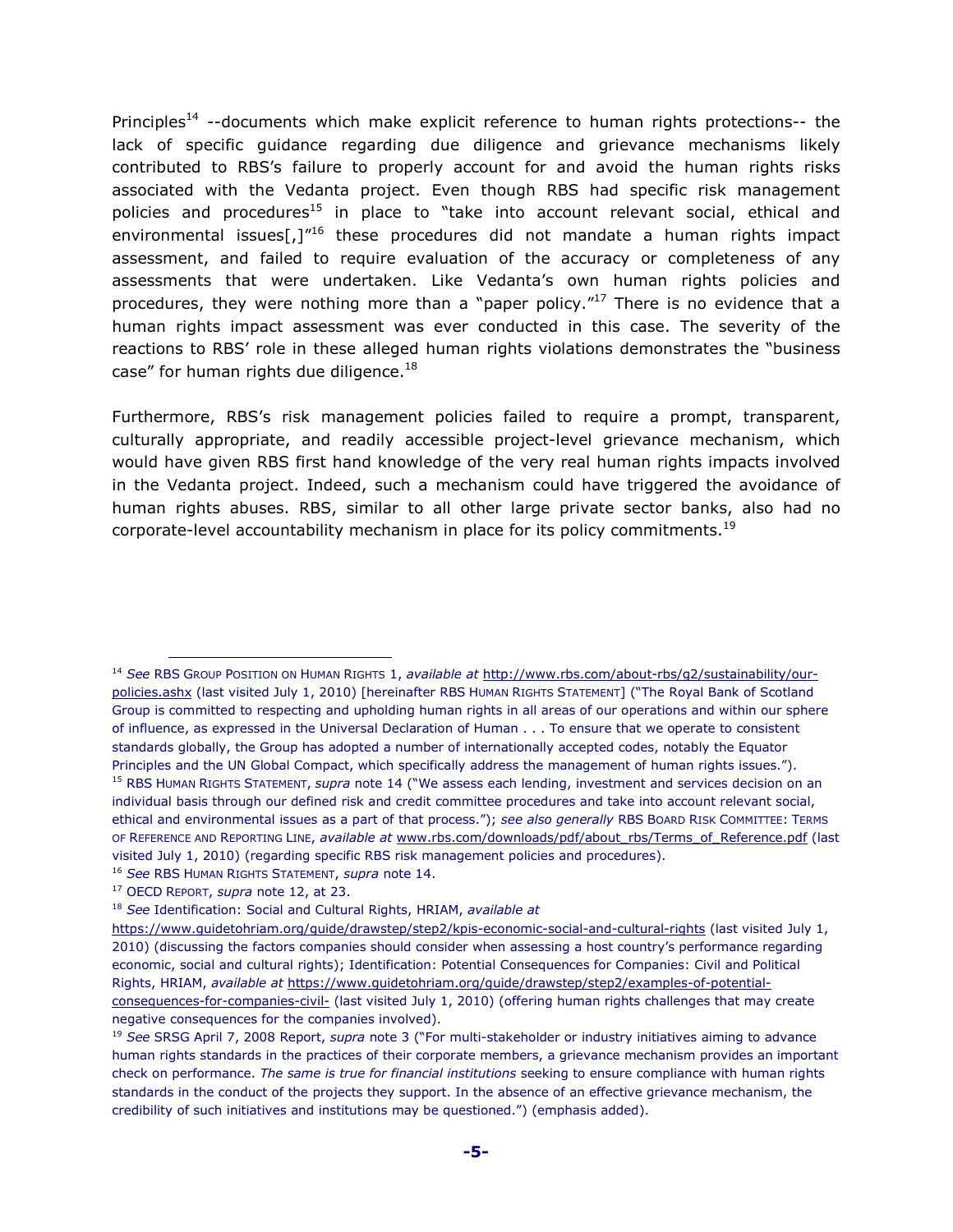#### **ANZ Banking Group Ltd. – OceanaGold Investment**

In 2006, OceanaGold, an Australian gold producer, acquired the Didipio mining project in Northern Luzon, Philippines.<sup>20</sup> The Didipio project represents one of the highest grade goldcopper development sites in the world and is held under a Financial & Technical Assistance Agreement (FTAA) with the Philippine government.<sup>21</sup> The ANZ Banking Group and an unnamed "consortium of banks" have financed the project since April 2006. $^{22}$ 

Since assuming operations, OceanaGold has been accused by indigenous Filipinos of carrying out forced evictions, threats of violence, public misrepresentation, and the illegal demolition of the homes of indigenous peoples living near its proposed mining operations. In September 2007, Oxfam Australia detailed these allegations in a scathing report on OceanaGold's operations in the Didipio mining project dating back to  $2002.<sup>23</sup>$  In February 2008, a regional trial court instituted a temporary restraining order against OceanaGold's demolition operations, stating that the mining firm's activities had been "tainted with irregularities and contrary to law."<sup>24</sup> Finally, in November 2009, the Philippine Human Rights Chairperson, Leila de Lima, personally investigated the Didipio allegations, finding that complaints filed with her office "were indeed true."<sup>25</sup> A case against OceanaGold is currently proceeding in Philippine courts.<sup>26</sup>

While ANZ developed a more robust human rights policy statement in 2009, $27$  their November 2006 human rights policy already asserted that ANZ's operations "align[ed] with

<sup>20</sup> *See* OceanaGold.com, Our Business, Philippines, *available at* 

http://www.oceanagold.com/index.php?option=com\_content&view=category&layout=blog&id=41&Itemid=172 (last visited July 1, 2010).

<sup>21</sup> *See* OCEANAGOLD CORPORATION ANNUAL REPORT 2009: UNLOCKING EMBEDDED VALUE 10-11, *available at* 

http://www.oceanagold.com/images/documents/oceanagold\_annual\_report\_2009.pdf (last visited July 1, 2010) [hereinafter OCEANAGOLD 2009 ANNUAL REPORT].

<sup>22</sup> *Id.* at 67; *see also* OXFAM AUSTRALIA MINING OMBUDSMAN CASE REPORT: DIDIPIO GOLD AND COPPER MINE 11, *available at* http://www.oxfam.org.au/explore/mining/our-work-with-communities/didipio-the-philippines (last visited July 1, 2010) [hereinafter OXFAM REPORT].

<sup>23</sup> *See generally* OXFAM REPORT, *supra* note 22.

<sup>24</sup> *See* Floro Taguinod, *Human Rights Violations Against OceanaGold to be Aired in Court*, GMA NEWS.TV, Feb. 3, 2010, *available at* http://www.minesandcommunities.org//article.php?a=9951&highlight=oceanagold (last visited July 1, 2010); *see also* Ellen Teague, *Philippines: Mining Company Banned From Demolishing Homes of Indigenous People*, INDEPENDENT CATHOLIC NEWS, Mar. 27, 2010, *available at*

http://www.indcatholicnews.com/news.php?viewStory=15893 (last visited July 1, 2010).

<sup>25</sup> Press Release, *Philippines' Human Rights Commissioner Investigates Didipio Complaints*, LEGAL RIGHTS AND NATURAL RESOURCES CENTER, Nov. 16, 2009, *available at* http://www.minesandcommunities.org//article.php?a=9637 (last visited July 1, 2010).

<sup>26</sup> Press Release, *Legal Case Proceeds Against OceanaGold in the Philippines*, LEGAL RIGHTS AND NATURAL RESOURCES CENTER, Mar. 3, 2010, *available at* http://www.minesandcommunities.org/article.php?a=9977 (last visited July 1, 2010).

<sup>27</sup> *See* ANZ.com, About Us, Corporate Responsibility, 2009 performance, *available at* http://www.anz.com/aboutus/corporate-responsibility/performance-reporting/performance/sustainable-development/ (last visited July 1, 2010) and ANZ and human rights, *available at* 

http://www.banktrack.org/download/anz\_and\_human\_rights\_1//anz\_and\_human\_rights\_2009.pdf (last visited July 1, 2010).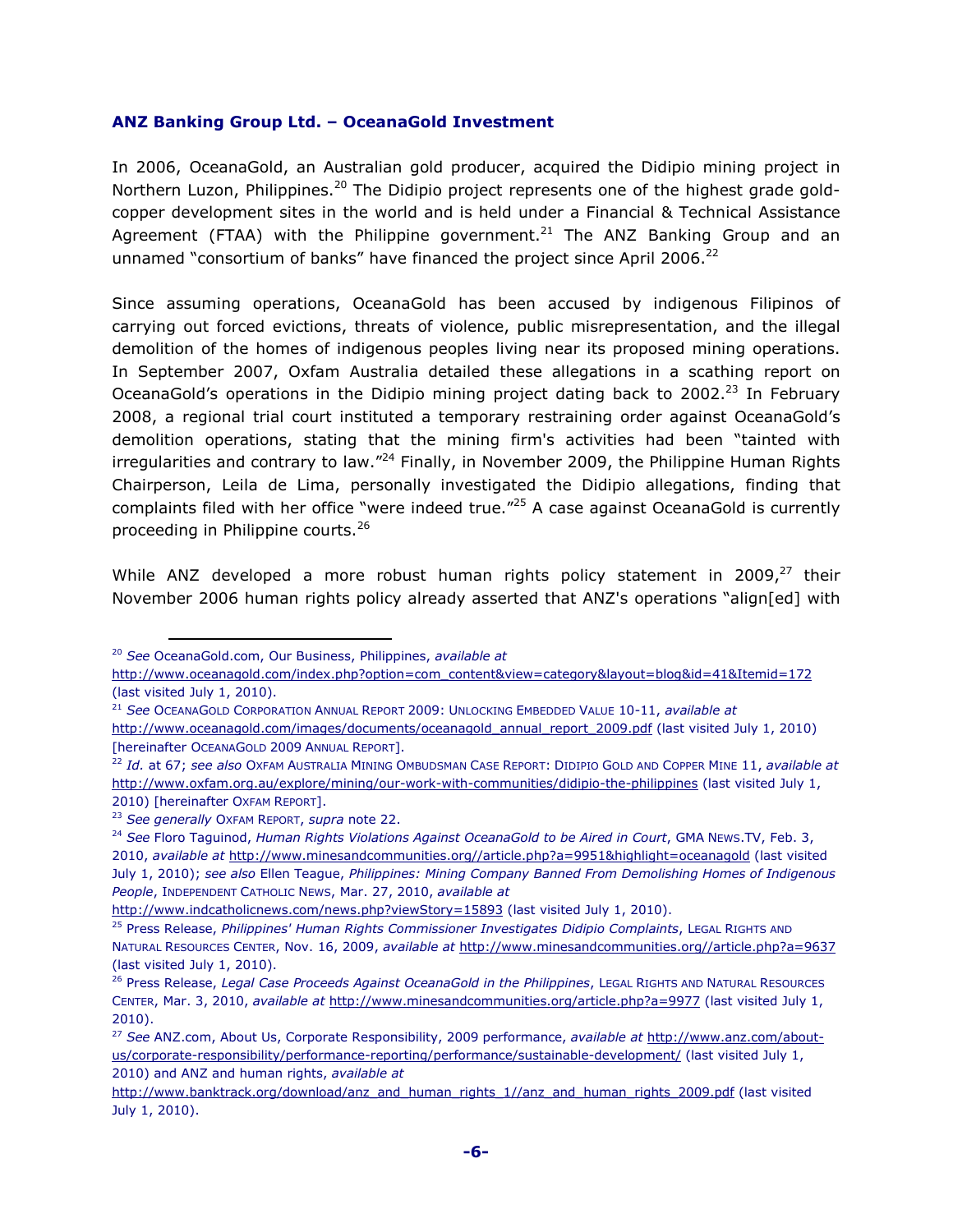the OECD Guidelines for MNE's . . . especially [in the areas of] corporate governance and risk assessment."<sup>28</sup> Yet, ANZ financed OceanaGold's Didipio mining project in April 2006, and has continued financing it until today, despite available information that the project is in contravention of their own policy commitments both past and present.<sup>29</sup> Absent explicit due diligence standards and provision of "access to remedy" for violations of their policy, ANZ's human rights policy does not provide sufficient guidance for the bank itself and the people whose human rights it is intended to protect.

# **III. Human Rights policies for private sector banks must provide a roadmap for due diligence**

Just as with corporations generally, the responsibility of private sector banks "to respect human rights … means to act with due diligence to avoid infringing on the rights of others[.]"<sup>30</sup> However, this responsibility to conduct due diligence is *amplified* with respect to private sector banks because their actions may "*facilitate and enable*" human rights violations with impacts that are strongly felt, but difficult to trace back to those bearing responsibility for them from the perspective of victims. $31$ 

Private sector banks require specific guidance, as offered in this section, regarding how to craft policies that will help them identify *when* human rights due diligence should be triggered and *how* that due diligence should be conducted.<sup>32</sup> They do not have to start from scratch developing their human rights policies. The recently released Guide to Human Rights Impact Assessment and Management (HRIAM) sponsored by the International Finance Corporation (IFC), The Global Compact and the International Business Leaders Forum (IBLF), establishes seven key stages in assessment and management of human rights impacts. $33$  These stages are consistent with the four policy elements identified by the UN Special Representative as required for corporate human rights due diligence.<sup>34</sup> The seven

<sup>28</sup> *See* REVIEW OF ANZ HUMAN RIGHTS POLICIES, PRACTICES AND MANAGEMENT SYSTEMS 2, *available at*

http://www.anz.com/aus/CorporateResponsibility2006/pdf/Human\_Rights \_D7.pdf (last visited July 1, 2010). <sup>29</sup> OCEANAGOLD 2009 ANNUAL REPORT, *supra* note 21 (revealing ANZ's continued financing of the OceanaGold Didipio project).

<sup>30</sup> *See* SRSG April 9, 2010 Report, *supra* note 3, at ¶ 1 (noted in the context of corporations generally); *see also* SRSG April 7, 2008 Report, *supra* note 3 at ¶ 40 (with regard to Export Credit Agencies); Jan Cappelle, Human Rights, Banking Risks: Incorporating Human Rights Obligations in Bank Policies 20 (Mar. 17, 2007) (briefing paper written for BankTrack, on file with BankTrack publications) [hereinafter Human Rights Obligations in Bank Policies]. <sup>31</sup> *See generally* Human Rights Obligations in Bank Policies, *supra* note 30 at 1 (emphasis original).

<sup>32</sup> SRSG April 9, 2010 Report, *supra* note 3, at ¶ 79 ("The appropriate corporate response to managing the risks of infringing the rights of others is to exercise human rights due diligence."); *see also* Human Rights Obligations in Bank Policies, *supra* note 30.

<sup>33</sup> *See* Introduction, HRIAM, *supra* note 1, *available at* https://www.guidetohriam.org/guide/drawstep/introduction (last visited July 1, 2010).

<sup>34</sup> *See* SRSG April 9, 2010 Report, *supra* note 3, at ¶ 83 (The four elements identified as required for corporate human rights due diligence include: "a statement of policy articulating the company's commitment to respect human rights; periodic assessment of actual and potential human rights impacts of company activities and relationships; integrating these commitments and assessments into internal control and oversight systems; and tracking and reporting performance.").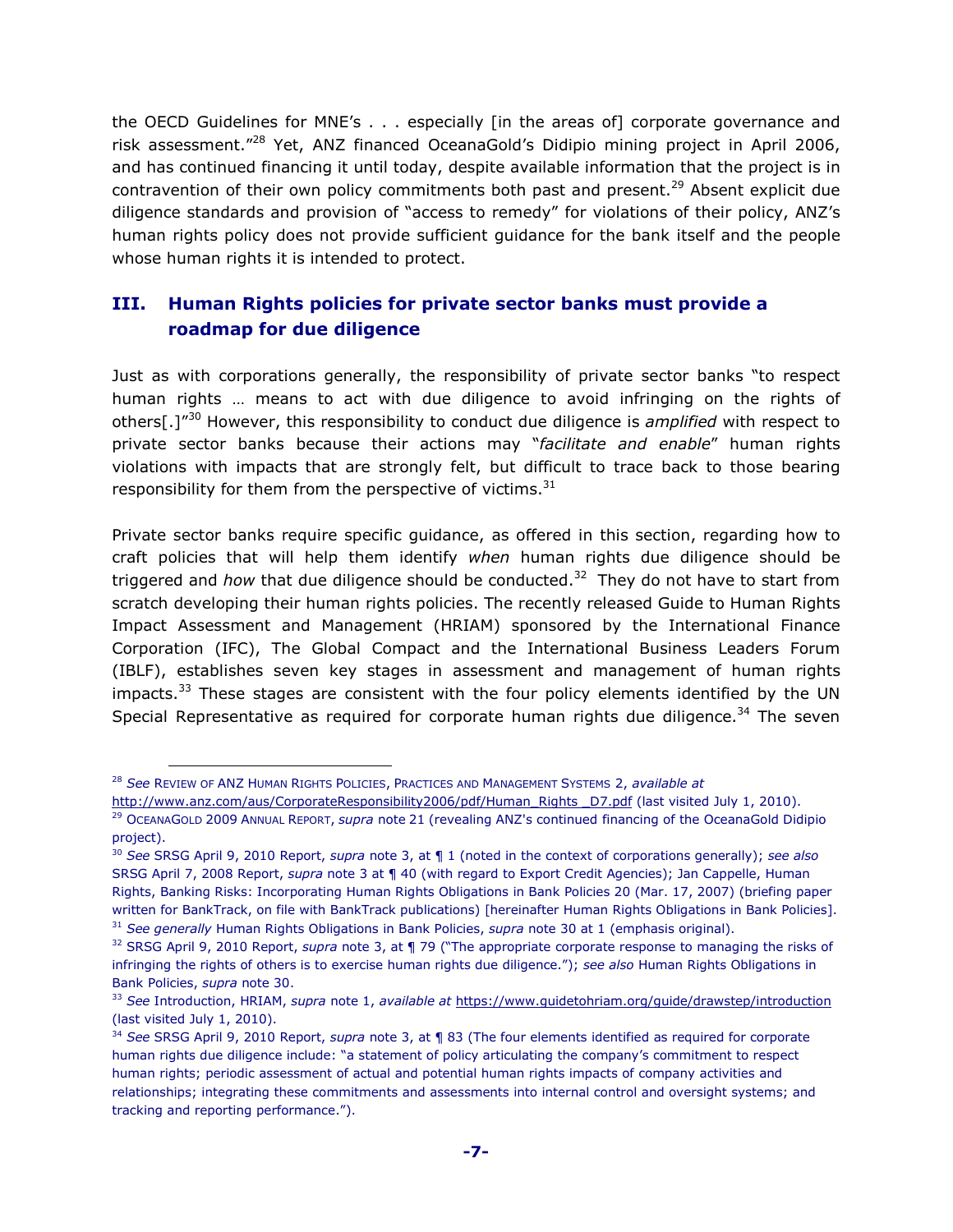HRIAM stages are: Preparation, Identification, Engagement, Assessment, Mitigation, Management, and Evaluation.<sup>35</sup>

We recommend that the UN Special Representative's next report to the Human Rights Council highlight that these now well-established human rights policy components are relevant and applicable for *private sector banks policies in particular*. <sup>36</sup> Because private sector banks are influential in either causing or preventing human rights abuse, it is critical that the human rights risks present in their financed activities be recognized and addressed. Respect for human rights therefore requires that a private sector bank's due diligence procedures be at or above the global standard. This report draws on the seven HRIAM categories that apply to all companies – including banks – and specifically tailors them for use in developing human rights policies for private sector banks.

#### **a. Preparation: know your business**

 $\overline{a}$ 

Private sector banks have a unique duty to know how their activities impact human rights, who their clients are (so that they can identify the potential human rights impacts and policies of these clients), and how human rights impacts may affect the private sector bank's business operations. Using the HRIAM Due Diligence Mapping exercise allows a bank to gather this information needed to understand the scope and context of its human rights policy.<sup>37</sup>

When establishing a private sector bank's human rights policy, each bank should also identify its own legal, policy, and practical commitments, as well as the commitments and expectations of stakeholders.<sup>38</sup>

#### **b. Identification: setting policy and identifying risks and impacts**

A private sector bank's human rights policy should begin with a statement referencing the precise body of human rights standards it commits to apply in all of its activities and for

<sup>35</sup> *See* Introduction, HRIAM, *supra* note 1, *available at* https://www.guidetohriam.org/guide/drawstep/introduction (last visited July 1, 2010).

<sup>36</sup> *See* Preparation: Human Rights Scenarios, HRIAM, *supra* note 1, *available at*

https://www.guidetohriam.org/guide/drawstep/pre-step1/human-rights-scenarios (last visited July 1, 2010); *see generally*, Human Rights Obligations in Bank Policies, *supra* note 30.

<sup>37</sup> *See* Preparation: Determining a Company's Human Rights Due Diligence, HRIAM, *supra* note 1, *available at*  https://www.guidetohriam.org/guide/drawstep/pre-step1/determining-a-company-rsquo-s-human-rights-duediligenc (last visited July 1, 2010) (outlining effective due diligence language for company human rights policies). <sup>38</sup> *See* Identification, HRIAM, *supra* note 1, *available at* https://www.guidetohriam.org/guide/drawstep/step2 (last visited July 1, 2010) (suggesting that companies should identify key human rights risks associated with their activities); *see also* Identification: Contractors, HRIAM, *supra* note 1, *available at*

https://www.guidetohriam.org/guide/drawstep/step2/contractors (last visited July 1, 2010) (advising contractual relationships should too, be examined for human rights risks); Identification: Suppliers, HRIAM, *supra* note 1, *available at* https://www.guidetohriam.org/guide/drawstep/step2/suppliers (last visited July 1, 2010) (highlighting that in instances where there are several layers of suppliers, companies have a duty to ascertain human rights risks associated with each supplier).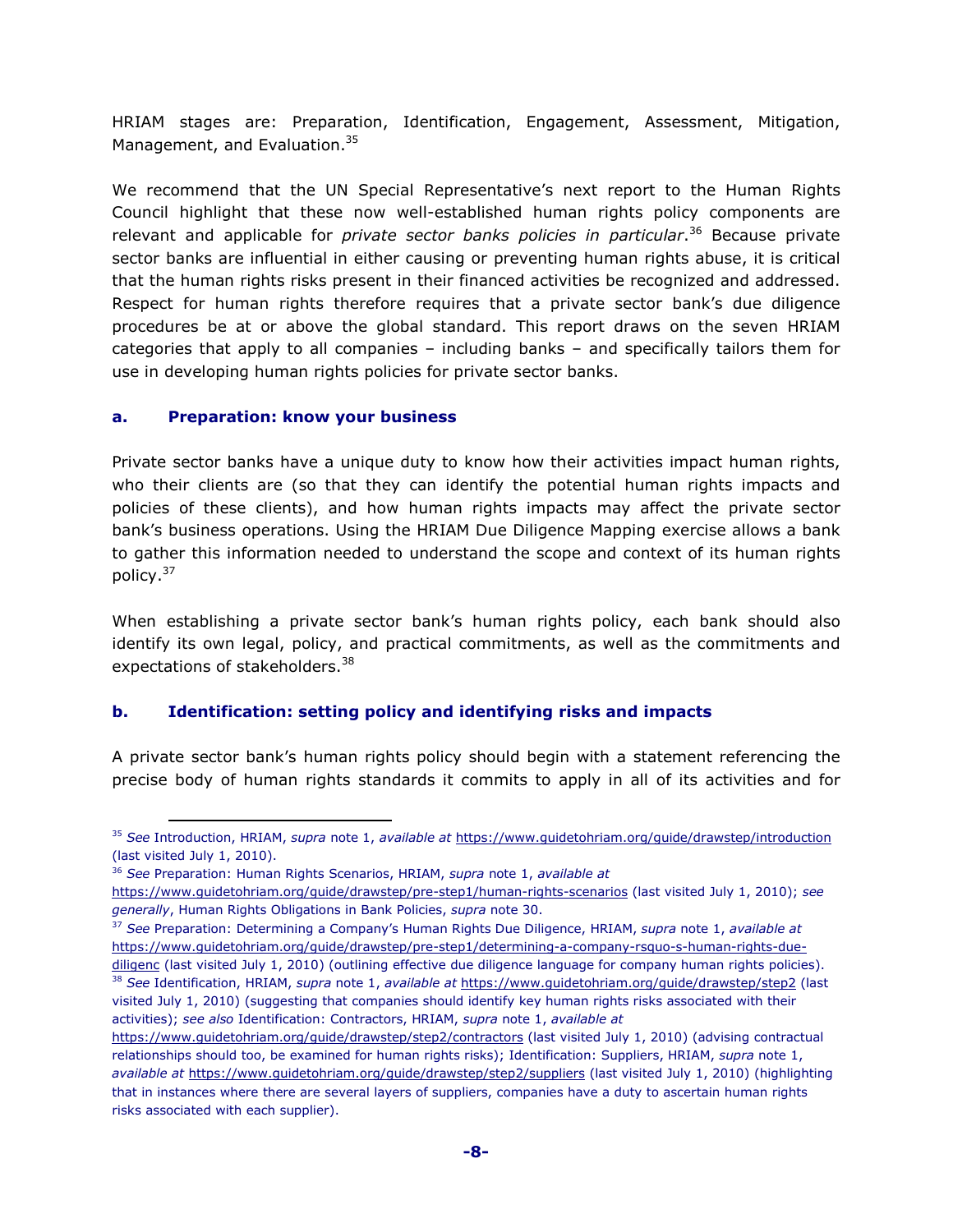each decision at all levels.<sup>39</sup> After the "[broad] aspirational language... more detailed guidance in specific functional areas is necessary to give those commitments meaning."<sup>40</sup> As described by the Special Representative, the minimal grouping of human rights that should be recognized is known as the "International Bill of Human Rights," consisting of the Universal Declaration of Human Rights; the International Covenant on Civil and Political Rights; the International Covenant on Economic, Social and Cultural Rights; and the eight core International Labor Organization conventions.<sup>41</sup>

In addition, the policy statement ideally includes further commitment to follow other standards or norms that are considered part of the core international human rights conventions, or that are relevant to particular industries or risks.<sup>42</sup> For example, for private sector banks that invest heavily in areas with security risks or in conflict zones, the policy statement should include reference to the Voluntary Principles on Security and Human Rights.<sup>43</sup> To determine which set of human rights commitments the policy should reference,

<sup>39</sup> *See* Management: Human Rights Policy Statement, HRIAM, *supra* note 1, *available at*

https://www.guidetohriam.org/guide/drawstep/step6/human-rights-policy-statement (last visited July 1, 2010) (advocating companies develop an overarching human rights policy that is applicable to all aspects of their business); Corporate Duty to Respect, The Relevance of Private Finance 4 (Dec. 17, 2007) (BankTrack discussion paper, on file with BankTrack publications) [hereinafter Corporate Duty to Respect].

<sup>40</sup> SRSG April 7, 2008 Report, *supra* note 3, ¶ 60; see also Berne Declaration discussion paper, *Without Maps or Compass, Credit Suisse, UBS and Human Rights* 15-16, *available at* 

http://www.banktrack.org/download/without\_map\_or\_compass\_credit\_suisse\_ubs\_and\_human\_rights/berne\_decla ration banks human rights eng.pdf (last visited July 1, 2010).

<sup>41</sup> *See* SRSG Apr. 9, 2010 Report, *supra* note 3, ¶ 60 ("companies should look to these instruments as authoritative lists of internationally recognized rights."); *see also* Assessment: Establishing the Framework of the Assessment, HRIAM, *supra* note 1, *available at* https://www.guidetohriam.org/guide/drawstep/step4/establishing-theframework-of-the-assessment- (last visited July 1, 2010) (suggesting that a framework of assessment should be

formulated with respect to the various internationally agreed human rights standards).

<sup>42</sup> *See* Identification: Industry Sector, HRIAM, *supra* note 1, *available at* 

https://www.guidetohriam.org/guide/drawstep/step2/industry-sector (last visited July 1, 2010) (advising companies should research sector specific human rights risks and norms). The nine core international human rights conventions are (1) International Convention on the Elimination of All Forms of Racial Discrimination (1965, 173 parties); (2) International Covenant on Civil and Political Rights (1966, 160 parties); (3) International Covenant on Economic, Social and Cultural Rights (1966, 160 parties); (4) Convention on the Elimination of All Forms of Discrimination against Women (1979, 186 parties); (5) Convention against Torture and Other Cruel, Inhuman or Degrading Treatment or Punishment (1984, 146 parties); (6) Convention on the Rights of the Child (1989, 193 parties); (7) International Convention on the Protection of the Rights of All Migrant Workers and Members of Their Families (1990, 42 parties); (8) International Convention for the Protection of All Persons from Enforced Disappearance (2006, 13 parties); and (9) Convention on the Rights of Persons with Disabilities (2006, 65 parties). <sup>43</sup> *See* Voluntary Principles on Security and Human Rights, *available at* http://www.voluntaryprinciples.org/ (last visited July 1, 2010); OECD Risk Awareness Tool for Multinational Enterprises in Weak Governance Zones, *available at* http://www.oecd.org/document/5/0,3343,en\_2649\_33765\_36899994\_1\_1\_1\_1,00.html (last visited July 1, 2010); OECD Draft due diligence guidance for responsible supply chain management of minerals from conflictaffected and high-risk areas (April 28, 2010), *available at* 

http://www.oecd.org/document/36/0,3343,en\_2649\_33765\_44307940\_1\_1\_1\_1,00.html (last visited July 1, 2010) ("This project will clarify the nature of **due diligence in the mining and minerals sector** and develop **user-friendly practical guidance for due diligence in conflict-affected and high-risk areas**.") (emphasis original).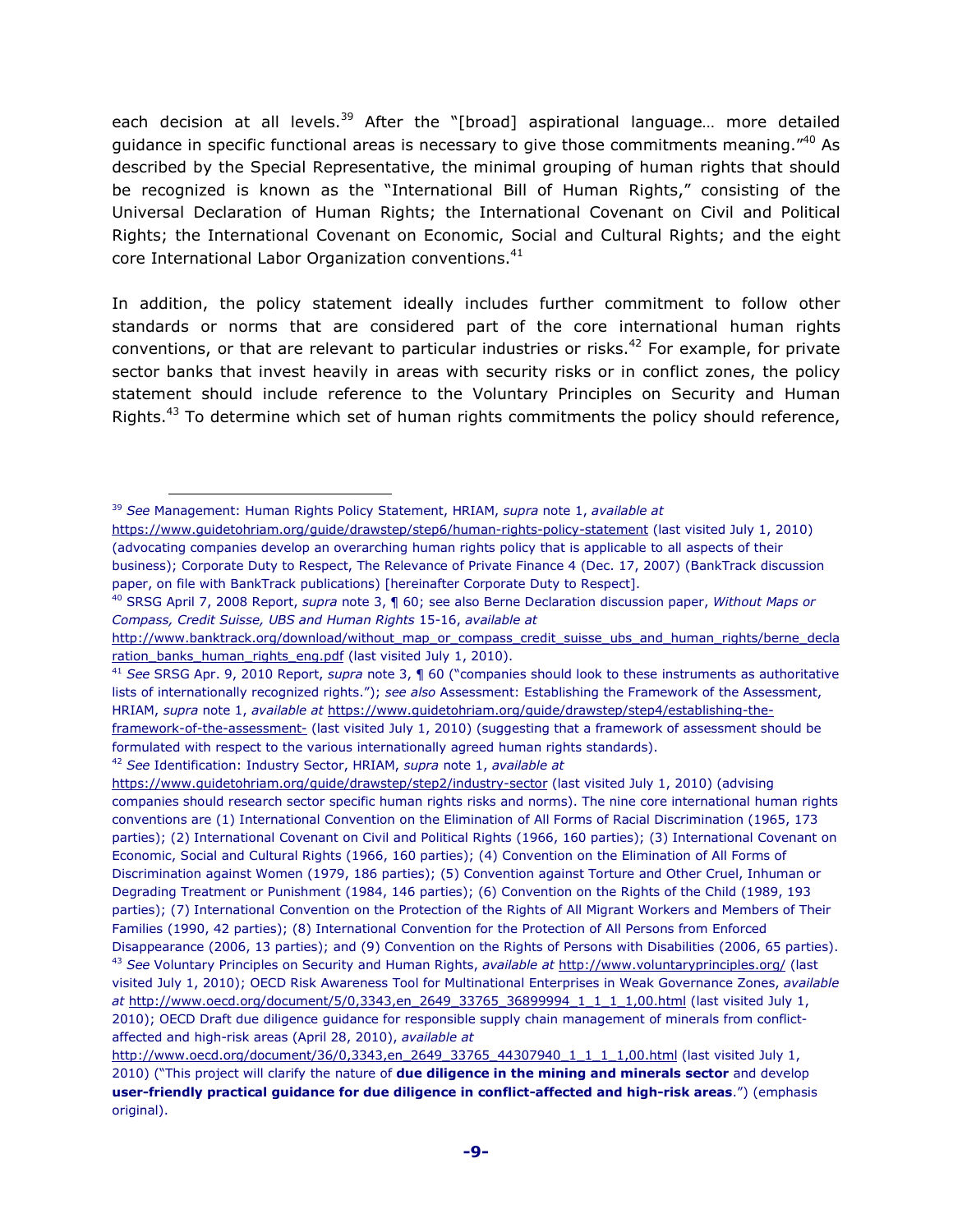the HRIAM provides a useful Human Rights Impact Assessment and Management Table<sup>44</sup> and set of hypothetical human rights scenarios that are useful to "[s]timulate thinking on potential and existing human rights challenges faced by companies, and [h]elp companies assess their capacity to address such challenges."45

The statement of policy should be followed by an assessment of the degree of human rights due diligence required regarding a bank activity or proposed activity. This requires analysis of the type of banking function at issue to gauge the bank's "sphere of influence" – or degree of impact – over the proposed activity. $46$ 

The bank's functions may be viewed along a continuum with these two end points: instances in which (1) the bank's activity has a high, even controlling degree of influence over an actual or potential human rights impact, and (2) the bank's activity has no influence. Depending on its portfolio at any given moment, a private sector bank could be engaged in activities that fall along several different points of this continuum, for example, ranging from project finance in the extractive industries (wherein the institution would have clear, direct influence over human rights impacts), to personal banking and consumer credit cards (no, indirect, or unknown influence over human rights impacts).

Each bank should apply a ranking system for **each type of activity** it undertakes.<sup>47</sup> While the list of activities will differ among banks, the ranking for the same activity at different

 $\overline{a}$ 

<sup>47</sup> *See* Identification: Business Relationships, HRIAM, *supra* note 1, *available at*

<sup>44</sup> *See* Assessment: Human Rights Impact Assessment and Management, HRIAM, *supra* note 1, *available at* https://www.guidetohriam.org/hriamtable (last visited July 1, 2010) (providing a guides to the basic human rights and how they may apply to various business circumstances).

<sup>45</sup> *See* Preparation: Human Rights Scenarios, HRIAM, *supra* note 1, *available at*

https://www.guidetohriam.org/guide/drawstep/pre-step1/human-rights-scenarios (last visited July 1, 2010) (allowing companies to search various sectors and associated activities that may have human rights implications); *see also* Identification: Set the Baseline, HRIAM, *supra* note 1, *available at*

https://www.guidetohriam.org/guide/drawstep/step2/set-the-baseline (last visited July 1, 2010) (suggesting companies set a human rights baseline for a given type of project that can be used as a barometer by which to measure project impact).

<sup>46</sup> United Nations Norms on the Responsibilities of Transnational Corporations and Other Business Enterprises with Regard to Human Rights, U.N. Doc. E/CN.4/Sub.2/2003/12/Rev.2 (2003) ("Within their respective spheres of activity and influence, transnational corporations and other business enterprises have the obligation to promote, secure the fulfilment [sic] of, respect, ensure respect of and protect human rights recognized in international as well as national law, including the rights and interests of indigenous peoples and other vulnerable groups."); *see also* OHCHR Briefing Paper, The Global Compact and Human Rights: Understanding Sphere of Influence and Complicity, Office of the United Nations High Commissioner for Human Rights 4 (explaining that the term involves "a certain political, contractual, economic, or geographic proximity").

https://www.guidetohriam.org/guide/drawstep/step2/business-relationships (last visited June 30, 2010) (highlighting the various business relationships that may impact human rights); *see also* Peter Frankental, Consultation on Human Rights and the Financial Sector Before the United Nations High Commissioner on Human Rights: How Can Financial Institutions Strengthen the Role of International Human Rights Standards in Their Decision-Making? (Feb. 16, 2007) (transcript on file with the author) ("[Human rights impact assessments (HRIA)] should apply to all investment projects, not just to major infrastructure projects, such as dams and oil pipelines. Any manufacturing plant, hotel or leisure centre, or significant operation of any kind that will have impacts on human rights should be accompanied by a HRIA.").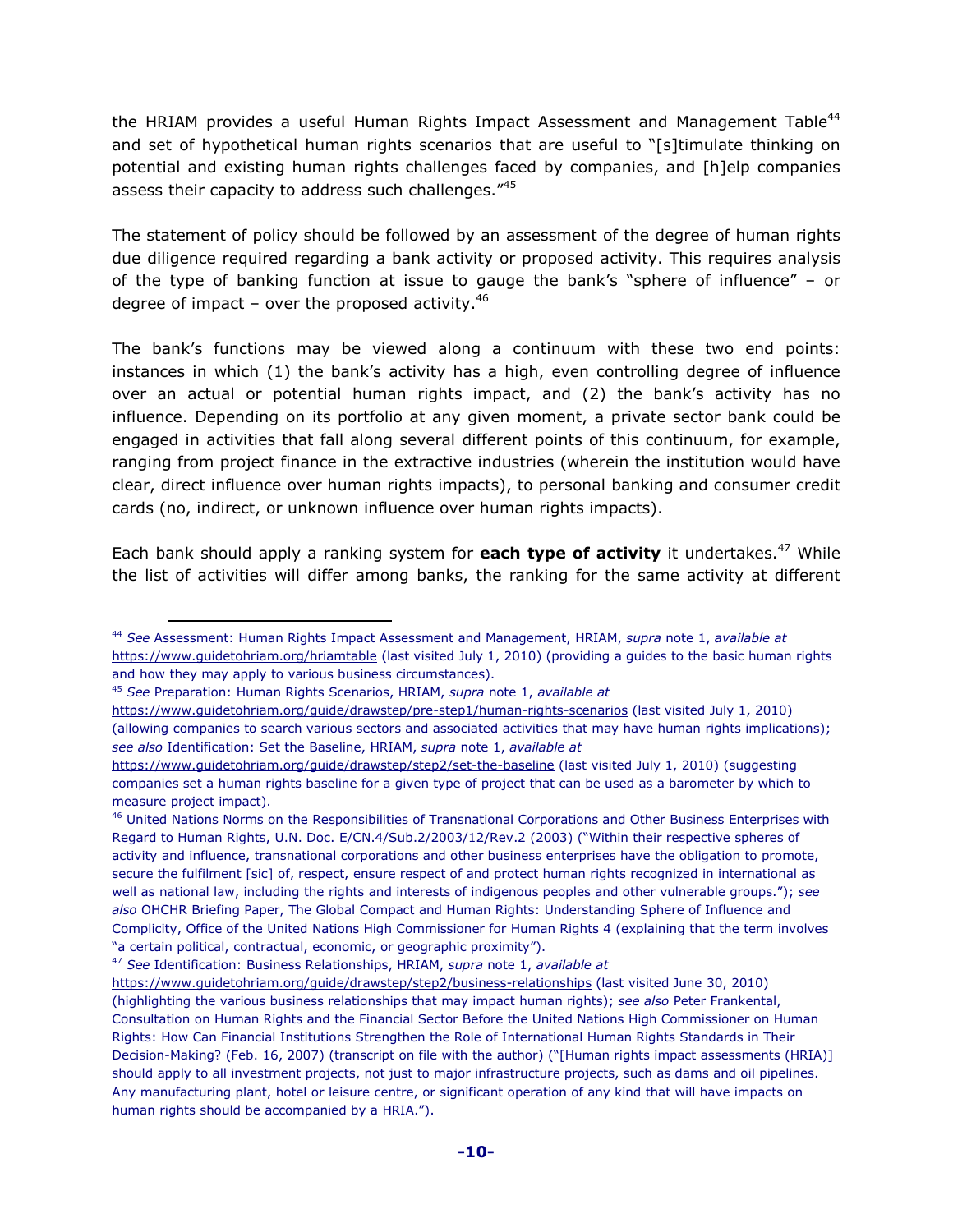banks should be the same. Increased transparency over private sector bank human rights commitments and practices will allow banks to cross reference their activity rankings with peer institutions.

The ranking of each activity should be agreed upon by senior officers of the bank and should be altered by their approval only, such that the categorization process happens only once (see examples below), and is only re-examined as the bank takes on new roles. The ranking should use the following list of categories, with Level I representing the highest degree of risk, impact, or leverage, $48$  and Level III representing the lowest: $49$ 

- **Level I** clear risk, clear impact, and/or high leverage over activities (such as project finance, advisory services, and certain types of credit facilities and corporate loans)
- **Level II** some risk, some impact, and/or some leverage over activities (such as investment in a diversified mutual fund)
- Level III no risk, no impact, and/or no leverage over activities (such as individual personal banking services)

For each type of activity ranked above, each of the risk factors below should be analyzed to determine *whether and what type of human rights impact assessment is required*. The risk factors include, but are not limited to:

<sup>48</sup> *See* Identification: Determining the Company's Level of Control, HRIAM, *supra* note 1, *available at* https://www.guidetohriam.org/guide/drawstep/step2/determining-the-company-rsquo-s-level-of-control (last visited July 1, 2010) (providing key questions to ask when determining the bank's level of control).

 $49$  These categorizations roughly follow the system used by the international financial institutions (IFIs) and Equator Principle Financial Institutions (EPFIs) to identify and separate levels of risk. The IFIs and EPFIs rank activities as Category A, B or C to identify levels of risk within project finance and advisory services and to assess the type of social and environmental due diligence required. The Int'l Finance Corporation [IFC], *Policy on Social and Environmental Sustainability*, ¶ 18 (2006), *available at*

http://www.ifc.org/ifcext/sustainability.nsf/Content/EnvSocStandards (last visited July 1, 2010); [hereinafter IFC Policy on Social and Environmental Sustainability]; The Equator Principles: *A Financial Industry Benchmark for Determining, Assessing, and Managing Social & Environmental Risk in Project Financing*, Principle 2 (2006)*, available at* http://www.equator-principles.com/documents/Equator\_Principles.pdf (last visited July 1, 2010) [hereinafter Equator Principles]; The World Bank Group, *Operational Policy [OP] 4.01: Environmental Assessment*, ¶ 8 (1999), *available at*

http://web.worldbank.org/WBSITE/EXTERNAL/PROJECTS/EXTPOLICIES/EXTOPMANUAL/0,,print:Y~isCURL:Y~conte ntMDK:20064724~menuPK:64701763~pagePK:64709096~piPK:64709108~theSitePK:502184,00.html (last visited July 1, 2010) [hereinafter World Bank OP 4.01]; European Bank for Reconstruction & Dev. [EBRD], *Environmental and Social Policy*, ¶¶ 19-22 (2008), *available at* 

http://press.ebrd.com/pages/about/principles/sustainability/policy.shtml (last visited June 29, 2010) [hereinafter EBRD ESP]. While the Level I, II, III categories draw upon this concept, the Levels differ from the Categories in that they allow private sector banks to place *all of their activities* (not just project finance and advisory services) into these three areas of risk.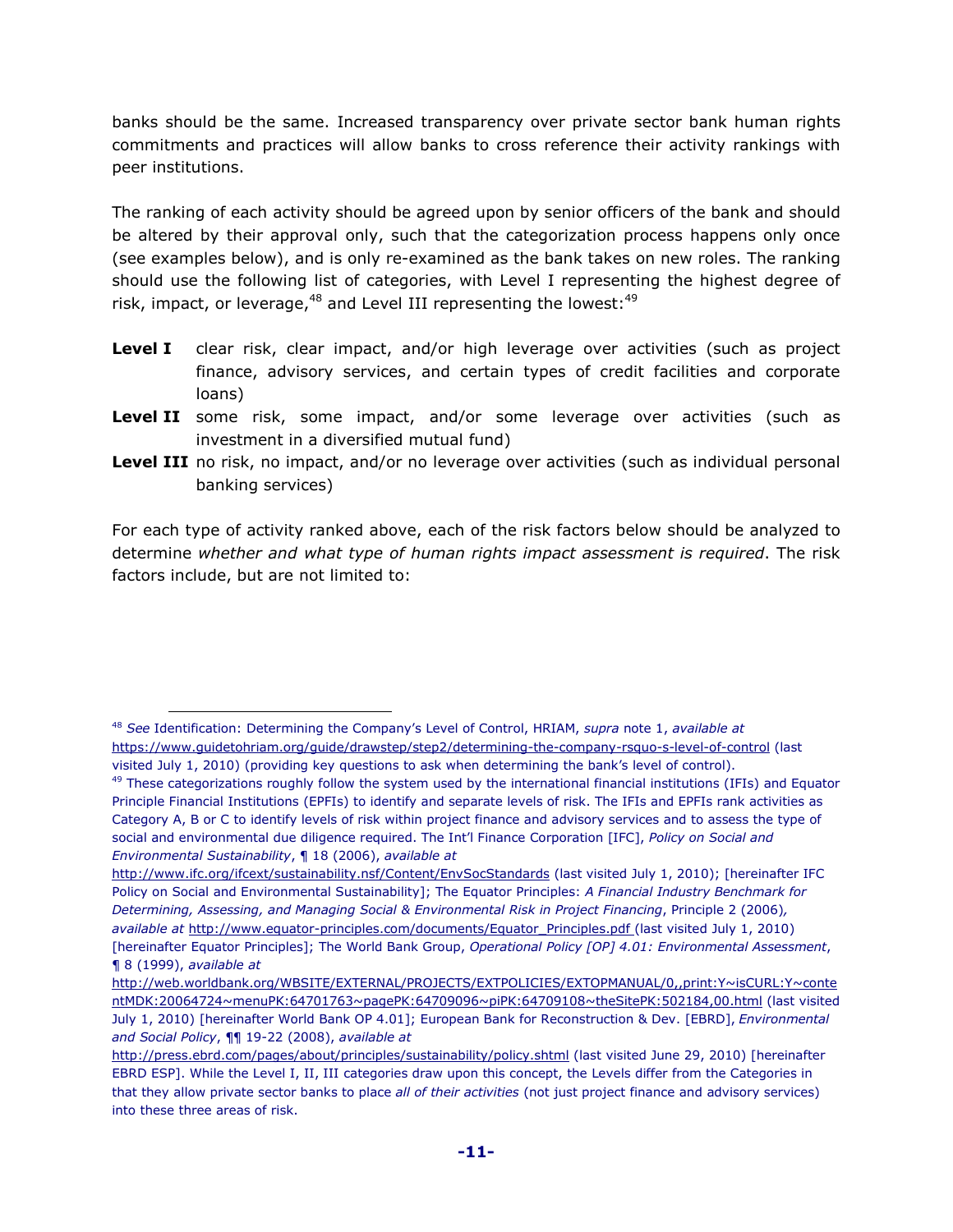- 1. activity related to certain sectors such as agribusiness, chemicals, forestry, mining, munitions,<sup>50</sup> oil and gas, power, infrastructure, or water;<sup>51</sup>
- 2. activity impacting weak governance zones; $52$
- 3. activity impacting conflict zones;  $53$

- 4. activity impacting "at risk" groups such as indigenous peoples, women and children or the disabled;<sup>54</sup>
- 5. activity impacting areas or entities with known labor rights issues;  $55$
- 6. activity related to areas or entities with known human rights issues;<sup>56</sup> and
- 7. activity related to areas or entities with known environmental issues affecting communities.<sup>57</sup>

 $50$  Where private sector banks are involved in sectors with high risk of human rights impacts, such as munitions, exclusion lists may be appropriate as a means of meeting policy commitments. *See e.g.*, EBRD ESP*, supra* note 49, Appendix 2; IFC Exclusion List, http://www.ifc.org/ifcext/sustainability.nsf/Content/IFCExclusionList (last visited June 28, 2010); *see also* Human Rights Obligations, *supra* note 30, 16-17.

<sup>51</sup> *See* Identification: Industry Sector, HRIAM, *supra* note 1, *available at*

https://www.guidetohriam.org/guide/drawstep/step2/industry-sector (last visited June 30, 2010) (highlighting the importance of assessing the particular sector of the business activity).

<sup>52</sup> *See* OECD Risk Awareness Tool for Multinational Enterprises in Weak Governance Zones, *available at*  http://www.oecd.org/document/5/0,3343,en\_2649\_33765\_36899994\_1\_1\_1\_1,00.html (last visited July 1, 2010); OECD Draft due diligence guidance for responsible supply chain management of minerals from conflict-affected and high-risk areas (April 28, 2010), *available at* 

http://www.oecd.org/document/36/0,3343,en\_2649\_33765\_44307940\_1\_1\_1\_1,00.html (last visited July 1, 2010); *see also* Identification: Country of Operation, HRIAM, *available at*

https://www.guidetohriam.org/guide/drawstep/step2/country-of-operation (last visited July 1, 2010) (advocating the importance of understanding and acknowledging the host country's human rights record); Identification: Potential Consequences for Companies: Civil and Political Rights, HRIAM, *supra* note 1, *available at* https://www.guidetohriam.org/guide/drawstep/step2/civil-and-political-rights (last visited July 1, 2010)

<sup>(</sup>highlighting the potential consequences to the company associated with specific human rights challenges); Identification: Set the Baseline, HRIAM, *supra* note 1, *available at*

https://www.guidetohriam.org/guide/drawstep/step2/set-the-baseline (last visited July 1, 2010) (suggesting companies set a human rights baseline for a given type of project that can be used as a barometer by which to measure project impact).

<sup>53</sup> *See* Voluntary Principles on Security and Human Rights, *available at* http://www.voluntaryprinciples.org/ (last visited July 1, 2010).

<sup>54</sup> SRSG April 9, 2010 Report, *supra* note 3, ¶ 97; see also Economic, Social and Cultural Rights, HRIAM, *supra* note 1, *available at* https://www.guidetohriam.org/guide/drawstep/step2/economic-social-and-cultural-rights (last visited July 1, 2010).

<sup>&</sup>lt;sup>55</sup> Where an activity impacts areas or entities with known issues, the term "known" should include where a regulator or court has been involved in an ongoing case, complaint, or investigation.

<sup>56</sup> *See id*.; *see also* Identification: Potential Consequences for Companies: Civil and Political Rights, HRIAM, *supra* note 1, *available at* https://www.guidetohriam.org/guide/drawstep/step2/civil-and-political-rights (last visited July 1, 2010) (highlighting the potential consequences to the company associated with specific human rights challenges); *see also* Identification: Set the Baseline, HRIAM, *supra* note 1, *available at*

https://www.guidetohriam.org/guide/drawstep/step2/set-the-baseline (last visited July 1, 2010) (suggesting companies set a human rights baseline for a given type of project that can be used as a barometer by which to measure project impact).

<sup>57</sup> *See supra* note 55.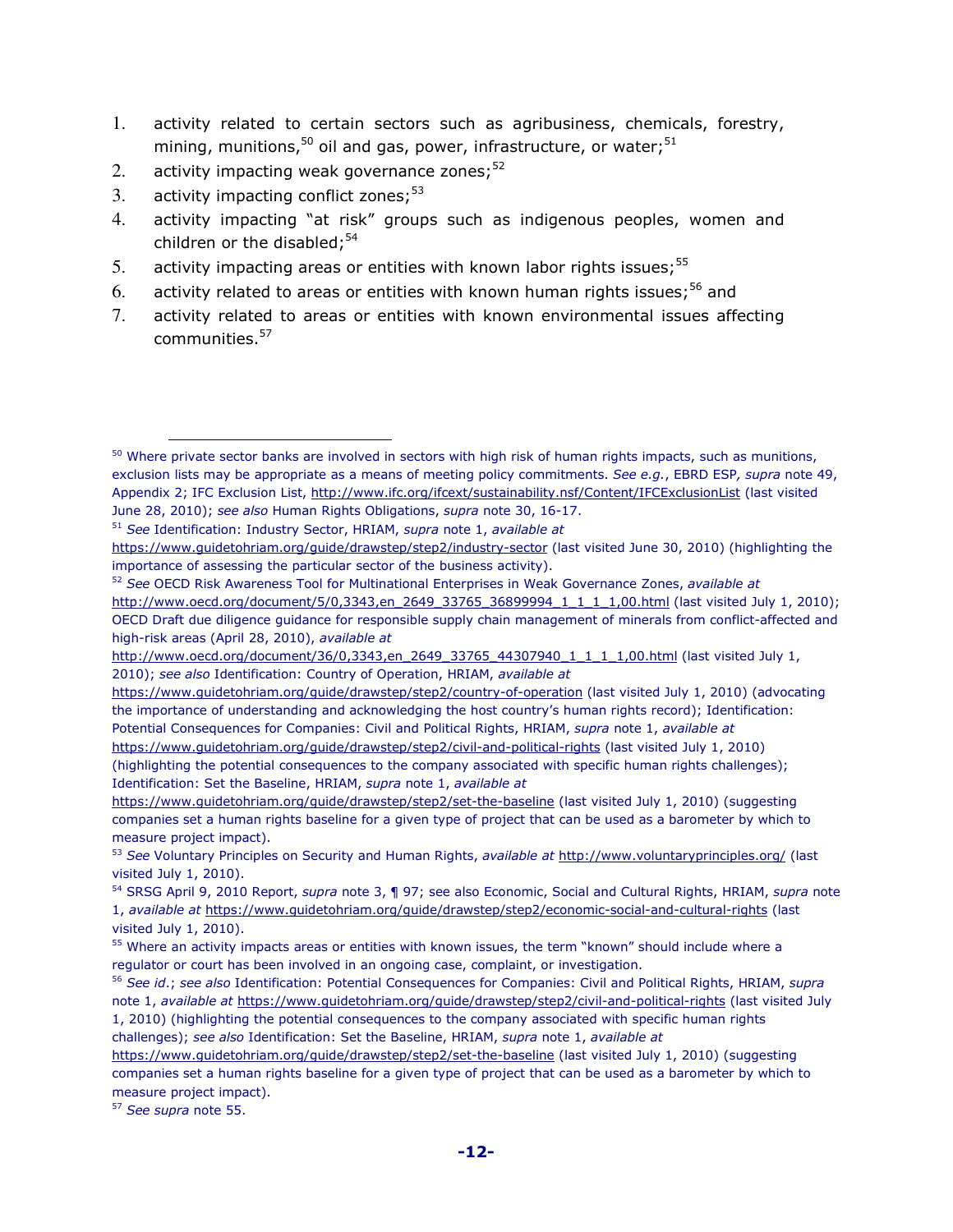The level of analysis of these risk factors depends on the ranking of the activity. For example, for a Level I activity, such as a general corporate loan, an in depth analysis of these factors is required and a human rights impact assessment is likely required. For a Level II activity, such as investment in a diversified mutual fund, an analysis of the risk factors may result in the requirement of a less searching impact assessment. For Level III activities, such as provision of automatic teller machines or extension of homeowner mortgages or consumer credit cards, the lowest degree of analysis is required and no further impact assessment may be needed. To assist in evaluation of these factors, a number of online tools are available.<sup>58</sup>

As an example of the risk factor analysis, take the above example of the corporate loan that RBS gave to Vedanta Resources. In that case, applying the proposed human rights policy analysis above, if RBS is making a general corporate loan in Vedanta, such an activity would be a Level I because there could be significant leverage, influence or impact over human rights on the ground as a result of the activity. Running through the risk factors using answer choices "yes, no, or maybe" regarding possibility of such risk in this example, the following rankings might be appropriate:

- (1) yes because Vedanta is an extractive industry company,
- (2) maybe because Vedanta operates in India, Zambia and Australia and there are weak governance zones in some of these areas,
- (3) maybe there are conflict zones in some of these areas,
- (4) maybe there are "at risk" groups in areas where Vedanta operates,
- (5) maybe labor issues are known in areas where Vedanta operates,
- (6) maybe human rights issues are known in areas where Vedanta operates, and
- (7) maybe environmental issues affect communities in areas where Vedanta operates.

In the case of activities ranked as Level I, where there are any "yes" or "maybe" responses to the risk factors as is the case with this example, further human rights due diligence in the form of a human rights impact assessment (HRIA) is required. The scope and depth of the HRIA will depend on how many "yes" or "maybe" responses there are. In the case of a Level I project, this type of analysis should be conducted by a banker with direct knowledge of the potential investment or activity, along with involvement of internal or external experts.<sup>59</sup>

<sup>58</sup> *See* Danish Institute for Human Rights, Country Risk Assessment Reports, *available at*

http://humanrightsbusiness.org/?f=country\_risk (last visited June 28, 2010) ("The Country Risk Assessment is the most comprehensive available report on the human rights risks to business. As well as in-depth descriptions of legal protections and violation risks in practice, the report includes detailed recommendations, topic-specific focal areas and extensive background information on the country in question."). The Danish Institute has begun work on a HRCA tool that is specifically for financial institutions. *See* RITA ROCA & FRANCESCA MANTA, VALUES ADDED: THE CHALLENGE OF INTEGRATING HUMAN RIGHTS INTO THE FINANCIAL SECTOR 2 (The Danish Inst. for Human Rights ed., 2010), *available at* http://humanrightsbusiness.org/?f=publications (last visited July 1, 2010). *See also* HRIAM, *supra* note 1; U.S. Department of State Human Rights Reports, *available at* http://www.state.gov/g/drl/rls/hrrpt/ (last visited July 1, 2010).

<sup>59</sup> *See* Equator Principles, *supra* note 49, at Principle 7 ("For all Category A projects and, as appropriate, for Category B projects, an independent social or environmental expert not directly associated with the borrower will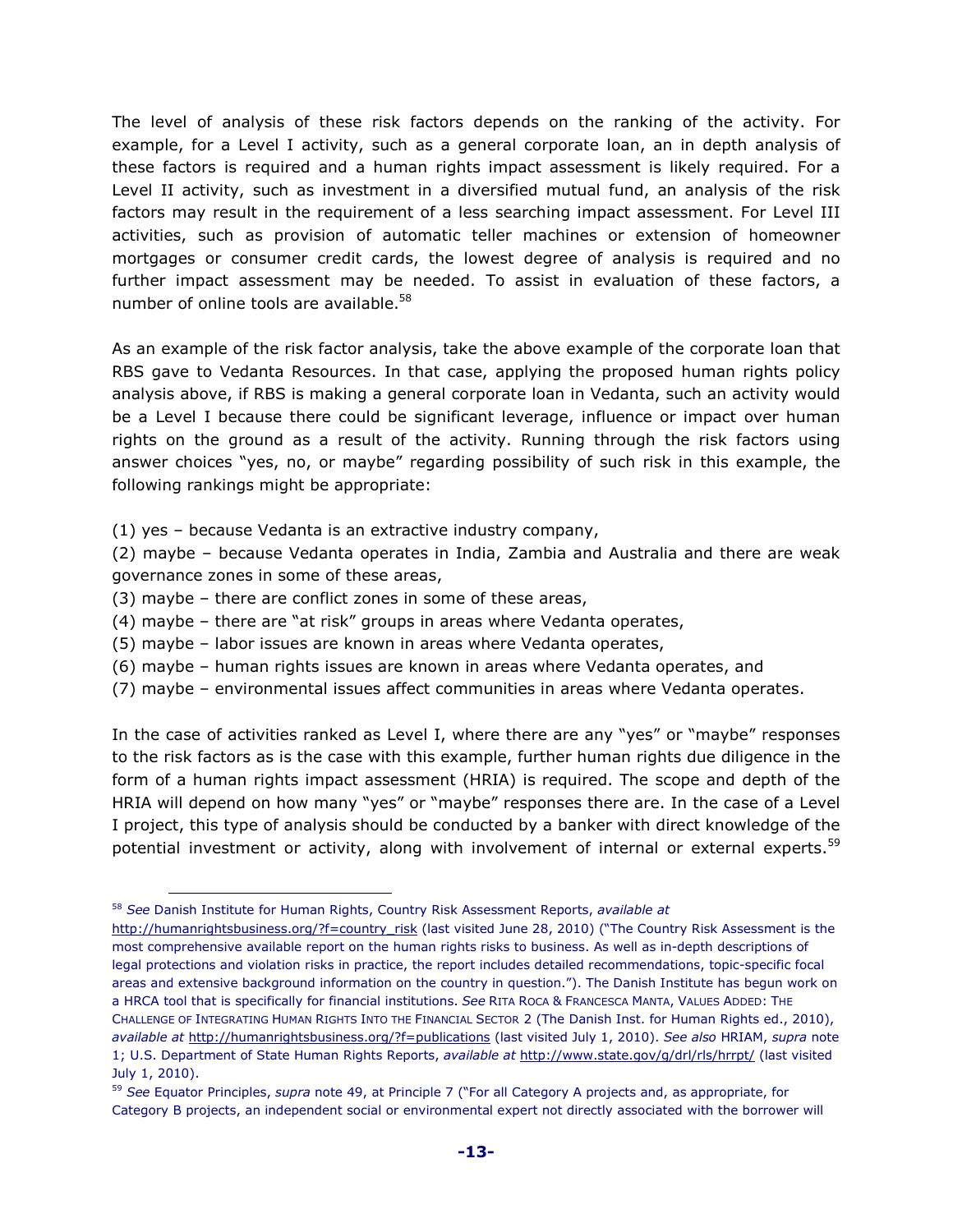The analysis would need to be carried out again where a decision is made about a general corporate loan where a change is possible with regard to one or more of the risk factors.

In the case of a Level III activity, an example is personal banking services such as placement of a new ATM machine in London. The risk factor analysis for that type of activity would be "no" for factors (1) through (7), such that no analysis is needed for future such activities of the bank. The result of uniform answers of "no" for a Level III project would mean that no further human rights due diligence is required. In the case of a Level III activity, this also means no further analysis would be necessary for similar future decisions about that activity. Table 1 illustrates the examples:

| <b>Examples of the</b> | <b>Categorization</b> | <b>Activity</b> | <b>Risk</b>       | <b>Result</b>                 |
|------------------------|-----------------------|-----------------|-------------------|-------------------------------|
| <b>Financial</b>       |                       |                 | <b>Assessment</b> |                               |
| <b>Service</b>         |                       |                 |                   |                               |
| General                | Level I               | clear risk,     | 1. yes            |                               |
| corporate loan to      |                       | clear impact,   | 2. maybe          | At least one "yes" and/or     |
| extractive             |                       | and/or          | 3. maybe          | "maybe" response,             |
| industry               |                       | high leverage   | 4. maybe          | therefore conduct of an       |
| company                |                       | over activities | 5. maybe          | HRIA is required.             |
|                        |                       |                 | 6. maybe          |                               |
|                        |                       |                 | 7. maybe          |                               |
| Investment in a        | Level II              |                 | 1. maybe          |                               |
| diversified            |                       | some risk,      | 2. maybe          | At least one "yes" and/or     |
| mutual fund            |                       | some impact,    | 3. maybe          | "maybe" response,             |
|                        |                       | and/or          | 4. maybe          | therefore conduct of an       |
|                        |                       | some leverage   | 5. maybe          | HRIA is required <i>(i.e.</i> |
|                        |                       | over activities | 6. maybe          | more information about        |
|                        |                       |                 | 7. maybe          | the fund is required).        |
| Personal banking       | Level III             | no risk,        | 1. no             |                               |
| services for           |                       | no impact,      | 2. no             |                               |
| individuals in         |                       | and/or          | 3. no             | No "yes" and/or "maybe"       |
| <b>OECD</b> countries  |                       | no leverage     | 4. no             | responses, therefore no       |
|                        |                       | over activities | 5. no             | HRIA is required.             |
|                        |                       |                 | 6. no             |                               |
|                        |                       |                 | 7. no             |                               |

review the Assessment, AP and consultation process documentation in order to assist EPFI's due diligence, and assess Equator Principles compliance."); *see also* EBRD ESP, *supra* note 49, at ¶¶ 13, 36 (stating that periodic audits and general monitoring is done, generally speaking, by independent specialists); *see also id*. at Performance Requirement ¶ 10 (describing that higher potential environmental and social risks might necessitate independent auditing*)*, *and* Performance Requirement ¶ 12 (stating that Category C projects do not need appraisal by independent auditors because they have "minimal or no adverse impacts [on social or environmental factors]"), *and* Performance Requirement ¶ 20 (stating that Category A projects need periodic audits by "qualified and experienced specialists"); *see also* World Bank OP 4.01, *supra* note 49, at ¶ 4 (stating that only Category A projects must be assessed by an independent expert); IFC Policy on Social and Environmental Sustainability, *supra*  note 49, at  $\P$  10, 15 (stating that the client handles the assessment, with the IFC potentially requiring an external expert if the client's assessment appears inadequate).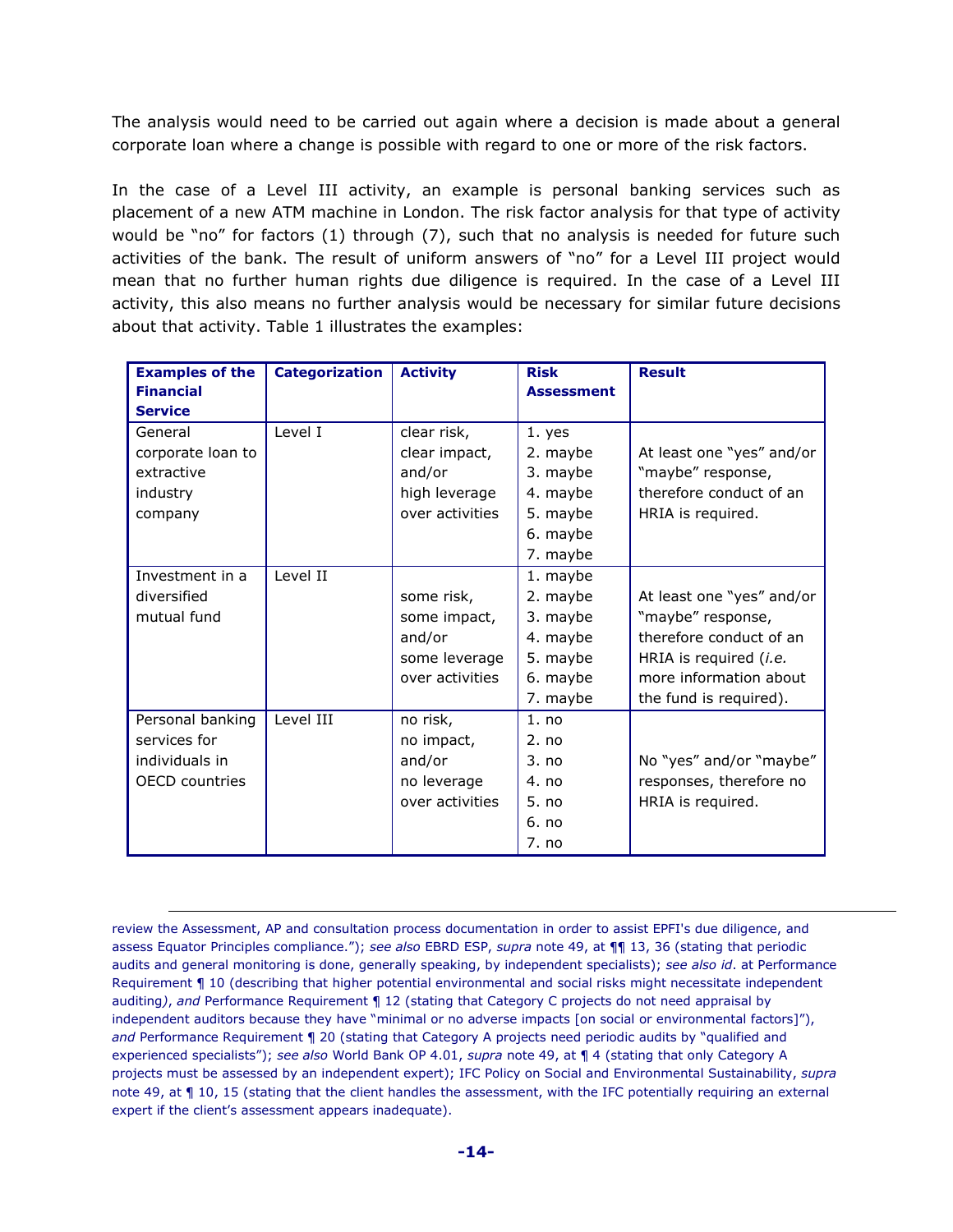In sum, the conduct of a full HRIA is triggered where a scoping exercise determines that *one or more risk factors are applicable* and the bank's guidance as to analysis of these factors triggers further assessment.

#### **c. Assessment: due diligence scoping**

Where the analysis of risk factors trigger the need for a HRIA, the private sector bank's human rights policy should identify the elements required in the HRIA analysis itself, drawing on what are now well-developed standards.<sup>60</sup> Where an HRIA is required, it should minimally conform with the following principles:

- comprehensive scoping of applicable standards; $61$
- focus on anticipating and avoiding potential adverse human rights impacts;
- best practice methodology assessing risks to and rights of communities;
- determination of willingness of client to manage risks;
- evaluation of short-, medium-, and long-term human rights impacts and the cumulative nature of impacts (i.e. if a project adds to or exacerbates existing impacts); $62$
- a transparent and consultative process;
- publicly released findings, with specific timely notice to affected people; and
- findings and recommendations that are embodied in a management and implementation plan agreed upon by the client and all relevant stakeholders.  $63$

In addition to application of these HRIA principles, where "significant potential adverse impacts" are identified, "other processes may need to be initiated in order to reduce human rights risks, and ensure that the [financial institution] is not complicit in potential abuses."<sup>64</sup>

l.

<sup>60</sup> *See* Assessment, HRIAM, *supra* note 1, *available at* https://www.guidetohriam.org/guide/drawstep/step4 (last visited July 1, 2010) (suggesting companies understand the context of their business activity by drawing from established research and standards); THE DANISH INSTITUTE FOR HUMAN RIGHTS, STRATEGIC FRAMEWORK 2009-2010, 26 (2009) [hereinafter DI Framework]; Principles for Social Impact Assessment, *available at* http://www.iaia.org/publicdocuments/special-publications/SP2.pdf (last visited June 30, 2010) (the Principles were prepared over a five year period through workshops and conferences on six continents and are meant to represent best practice); see also Human Rights Obligations, *supra* note 30, 18-19.

<sup>61</sup> *See* Defining the Scope of the Assessment, HRIAM, *supra* note 1, *available at*

https://www.guidetohriam.org/guide/drawstep/step4/defining-the-scope-of-the-assessment (last visited June 30, 2010) (providing five main criteria to consider in a human rights assessment: (1) the human rights risks of the country of operations; (2) the human rights risks of the key business relationships, including both associated and third party organizations; (3) the human rights risks of the business activity itself; (4) the human rights risks of the business with respect to the various stakeholders both potentially and actually affected and directly or indirectly affected; and (5) the human rights risks of the each of the key stages of the project/business). <sup>62</sup> *See* Assessment: Assessing the Human Rights Risks and Impacts, HRIAM, *supra* note 1, *available at*

https://www.guidetohriam.org/guide/drawstep/step4/assessing-the-human-rights-risks-and-impacts (last visited June 30, 2010) (suggesting companies should identify the key stages of the project lifecycle and subsequently identify each stage's potential human rights impact).

<sup>63</sup> *See* Human Rights Obligations, *supra* note 30 at 19.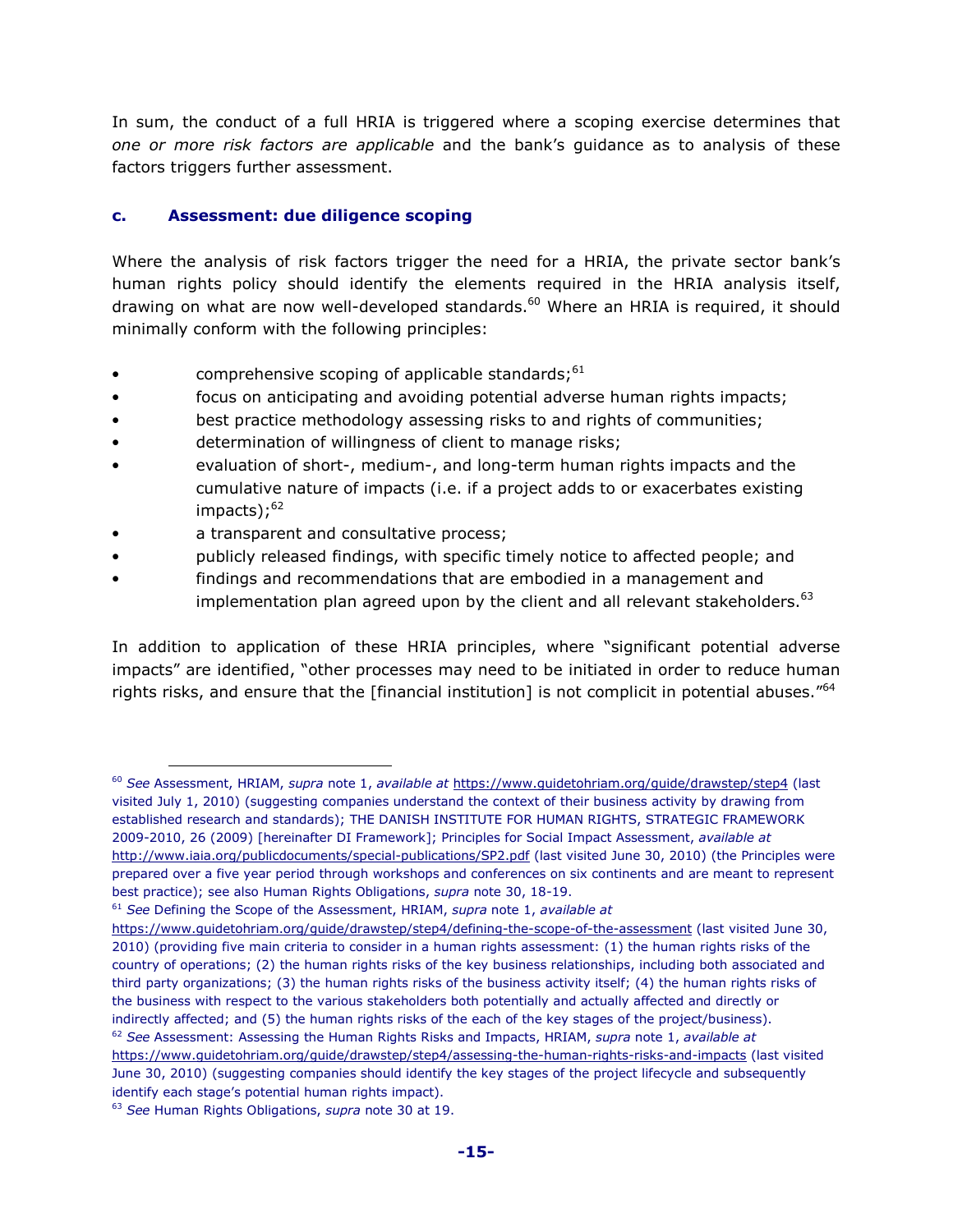The Danish Institute for Human Rights is an established resource for HRIA, having developed a Human Rights Compliance Assessment (HRCA) tool with approximately 350 questions and over 1,000 indicators that would be an appropriate tool for HRIA when a full assessment is needed.<sup>65</sup> Private sector bank human rights policies may wish to explicitly adopt an individualized form of assessment, or may adopt a reputable outside service, such as the Danish Institute's tool.

#### **d. Mitigation: action plans**

Where risks are identified through the HRIA process, a human rights action plan may be required.<sup>66</sup> In some cases, the HRIA may identify impacts that are so large or so challenging to mitigate that *refraining from taking on the activity* is the only acceptable next step that will allow adherence to the bank's policy.<sup>67</sup> For a private sector bank's human rights policy to have meaning, 'refraining from involvement' must be an explicit option to consider.

Where creation of an action plan and moving forward with the activity is the appropriate and defendable response, the policy must require the bank or client to disclose all identified human rights risks to potentially affected communities, and consult with these affected communities regarding actions "necessary to implement the various sets of mitigation

<sup>65</sup> DI Framework, *supra* note 60 at 26.

<sup>&</sup>lt;sup>64</sup> *Id.* ("Additional processes or requirements could include: additional expert studies, the formation of expert committees, extra monitoring activities, culturally appropriate and independent grievance mechanisms that are responsive to the concerns of affected people, and the incorporation of specific covenants that bind clients to measures to prevent the violation of human rights.").

<sup>66</sup> For examples of actions plans required in policies in the non-human rights context, see Equator Principles, *supra*  note 49, Principle 4 ("The AP [Action Plan] will describe and prioritize the actions needed to implement mitigation measures, corrective actions and monitoring measures necessary to manage the impacts and risks identified in the Assessment."); IFC Performance Standards on Social and Environmental Sustainability, PS 1, ¶ 16 *available at*  http://www.ifc.org/ifcext/sustainability.nsf/AttachmentsByTitle/pol\_PerformanceStandards2006\_full/\$FILE/IFC+Per formance+Standards.pdf (last visited July 1, 2010) ("Where the client identifies specific mitigation measures and actions necessary for the project to comply with applicable laws and regulations and to meet the requirements of the Performance Standards 1 through 8, the client will prepare an Action Plan. These measures and actions will reflect the outcomes of consultation on social and environmental risks and adverse impacts") [hereinafter IFC PS]; EBRD ESP, *supra* note 49, at ¶ 29 ("If a proposed business activity to be financed by the EBRD relates to existing facilities that do not meet the PRs [Project Requirements]…the client will be required to adopt and implement an Environmental and Social Action Plan (ESAP)"); World Bank OP 4.01*, Annex C: Environmental Management Plan*, ¶ 1 (1999), *available at*

http://web.worldbank.org/WBSITE/EXTERNAL/PROJECTS/EXTPOLICIES/EXTOPMANUAL/0,,contentMDK:20065218~ menuPK:64701763~pagePK:64709096~piPK:64709108~theSitePK:502184,00.html (last visited July 1, 2010) ("A project's environmental management plan (EMP) consists of the set of mitigation, monitoring, and institutional measures to be taken during implementation and operation to eliminate adverse environmental and social impacts, offset them, or reduce them to acceptable levels."); *see also* Mitigation, HRIAM, *supra* note 1, *available at* https://www.guidetohriam.org/guide/drawstep/step5 (last visited July 1, 2010).

<sup>67</sup> *See* Mitigation: Mitigation Hierarchy, HRIAM, *supra* note 1, *available at*

https://www.guidetohriam.org/guide/drawstep/step5/developing-appropriate-mitigation-action-plans (last visited June 30, 2010) (providing four options for mitigation, including complete avoidance of the activity).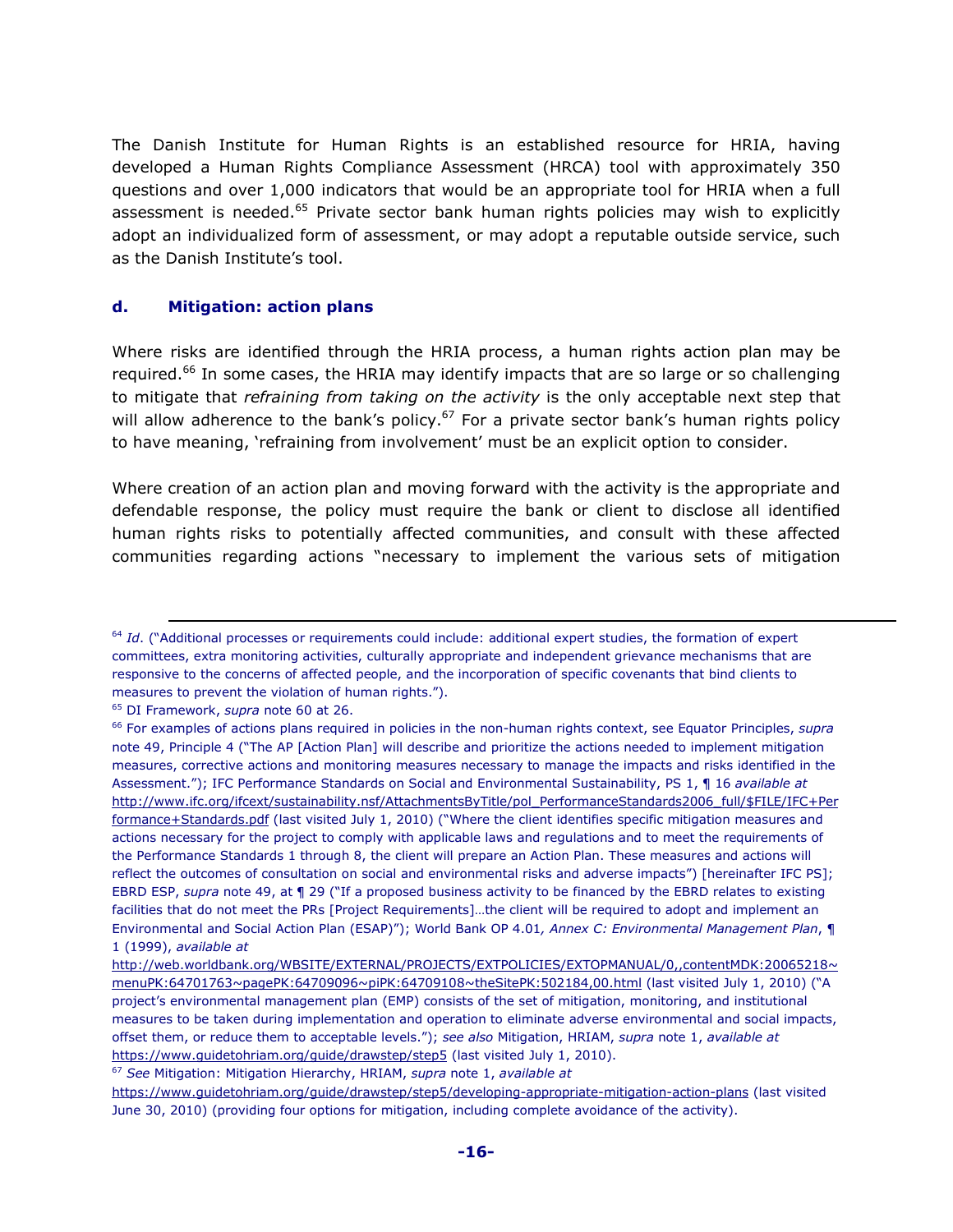measures or corrective actions to be undertaken<sup>[1768</sup> Action plans impacting indigenous communities are required to be based on the principle of "free, prior informed consent."<sup>69</sup> The action plan should include "prioritization" of actions, a "time-line for their implementation", and a plan for reporting on the implementation of the actions.<sup>70</sup>

#### **e. Management and evaluation: monitoring and reporting**

In the case where a private sector bank moves forward with lending activities after conducting a full HRIA, monitoring of the implementation of the outcomes from the HRIA and reporting on that monitoring will be required.<sup>71</sup> This follow-up will depend on the scale and scope of the findings of the HRIA and any corresponding action plan. To the extent an in-depth action plan is implemented, an independent bi-annual review and report on implementation is best practice.<sup>72</sup> To the extent that only a minimal action plan is necessary to meet the bank's policy, annual reporting may be sufficient.<sup>73</sup>

Two key components of monitoring and reporting regarding implementation of action plans that result from HRIAs are that affected parties themselves participate in the monitoring and as sources of information for reports, and that reports are publicly disclosed and actively disseminated to affected parties identified in the HRIA.<sup>74</sup>

 $\overline{a}$ 

<sup>72</sup> *See* IFC PS, *supra* note 66, PS 1, ¶ ¶ 25-26 (requiring "periodic assessments of the effectiveness of the management program," and requiring mandatory reporting); CAO Advisory Note, Improving IFC's and MIGA's Local Development Impact Reporting at the Project Level 28 (2008), http://www.cao-

<sup>68</sup> IFC PS, *supra* note 66, PS 1, ¶ 16.

<sup>69</sup> *See* Declaration on the Rights of Indigenous Peoples, G.A. Res. 61/295, at art. 32, U.N. Doc. A/RES/61/295 (Sept. 13, 2007); Rodolfo Stavenhagen, Report of the Special Rapporteur on the Situation of Human Rights and Fundamental Freedoms of Indigenous People, ¶ 66, submitted in accordance with Commission resolution 2001/65, U.N. Doc. E/CN.4/2003/90 (Jan. 21, 2003) (providing that "[f]ree, prior and informed consent is essential for the [protection of] human rights of indigenous peoples in relation to major development projects"); Case of the Saramaka People v. Suriname, 2007 Inter-Am. Ct. H.R. (ser. C) No. 172, at ¶ 137 (Nov. 28, 2007) (noting the internationally-recognized right to "free, prior and informed consent"); *see also* Western Sahara, Advisory Opinion, 1975 I.C.J. 12 (Oct. 16); *see also* M. Janis, *The International Court of Justice: Advisory Opinion on the Western Sahara*, 17 HARV. INT'L L.J. 609, 61 (1976).

<sup>70</sup> IFC PS, *supra* note 66, PS 1, ¶ 16.

<sup>71</sup> SRSG April 9, 2010 Report, *supra* note 3, ¶ 83; *see also* Equator Principles, *supra* note 49, at Principle 9.

ombudsman.org/howwework/advisor/ (last visited July 1, 2010) (recommending that "[c]ompanies should monitor project impacts… and report monitoring results regularly[.]").

<sup>73</sup> The Equator Principles, *supra* note 49, Principle 10 ("Each EPFI adopting the Equator Principles commits to reporting at least annually about its Equator Principles implementation processes and experience"); IFC PS, *supra* note 66, PS 1, ¶ 26 (regarding external reporting, "[t]he frequency of these reports will be proportionate to the concerns of affected communities, but no less than annually"); EBRD ESP, *supra* note 49, ¶ 36 ("Monitoring mechanisms include…review of periodic reports submitted by the client[-] at a minimum, annually[-] on the implementation of ESAPs [Environmental and Social Action Plans]").

<sup>74</sup> *See* Improving IFC's and MIGA's Local Development Impact Reporting at the Project Level 23-31, Advisory Note, CAO (2008), *available at* http://www.cao-ombudsman.org/howwework/advisor/ (recommending a communitycompany coalition to identify the local development impact and subsequently mandating that together, the parties find a solution mitigating the impact).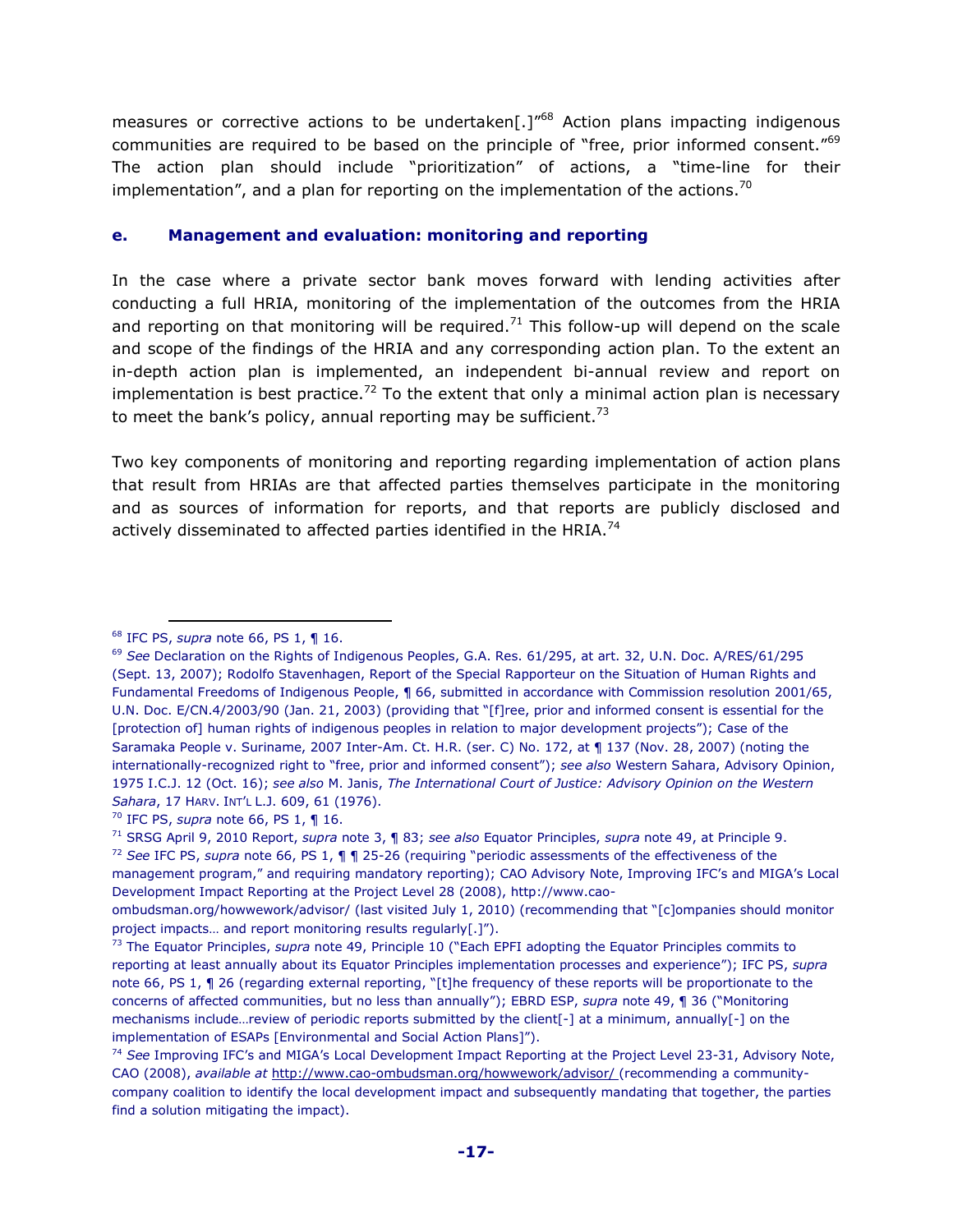## **IV. Human Rights policies for private banks must ensure access to remedies**

As the third pillar of the UN Framework, "access to remedy" calls for "greater access by victims to effective remedy, judicial and non-judicial. $^{75}$  As part of their duty to protect, States are required to take appropriate steps to investigate, punish and redress corporaterelated abuse of the rights of individuals within their territory. Governments often refer to their criminal and civil law systems to provide such access to remedy to individuals whose human rights are violated by corporate operations. This in turn requires that possible obstacles for individuals to access the judicial system are identified and removed.

In practice, such obstacles to access to the judicial system may prove insurmountable for affected individuals, especially for "at risk" or vulnerable groups, which may include women, children and indigenous peoples, as well as those marginalized for other reasons in their interactions with companies. Judicial grievance mechanisms may also not be the most effective way for them to have their rights restored.

In addition to judicial grievance mechanisms, business has the obligation to establish non judicial grievance mechanisms for high risk situations. in addition to this, private sector banks have the obligation to provide non-judicial remedy at two levels. The first is with regard to imposing the establishment of project-level grievance mechanisms for high risk operations financed by them. The second relates to the need to establish -internal or external based- accountability mechanisms to hold themselves accountable for possible activities with a negative impacts on human rights.

#### **A. Project-level grievance mechanisms**

Private sector banks must ensure access to remedy at the level of impact when human rights risks are identified.<sup>76</sup> Client-created project-level grievance mechanisms, provided they are designed so that they are legitimate, accessible, predictable, equitable, rights compatible and transparent, and that they are operated in a manner that ensures independence from the company or project sponsor, may provide people impacted by private sector bank activities with the ability to raise grievances and have them addressed promptly so as to avoid, or avoid escalation of, human rights (and other) issues. If well designed, they may also provide the private sector bank staff and their corporate client information regarding allegations of violations of their human rights policies so that such information feeds into improved assessment, decision-making, and even improved policy.

<sup>75</sup> SRSG April 9, 2010 Report, *supra* note 3, ¶ 1.

<sup>76</sup> *See* Engagement: Develop a Grievance Mechanism that Considers Human Rights Issues, HRIAM, *supra* note 1, *available at* https://www.guidetohriam.org/guide/drawstep/step3-engagement/develop-a-grievance-mechanismthat-considers-human-righ (last visited July 1, 2010) (advocating that companies should develop a grievance mechanism at the project level that takes into account human rights issues); Corporate Duty to Respect, *supra* note 39, 5-6.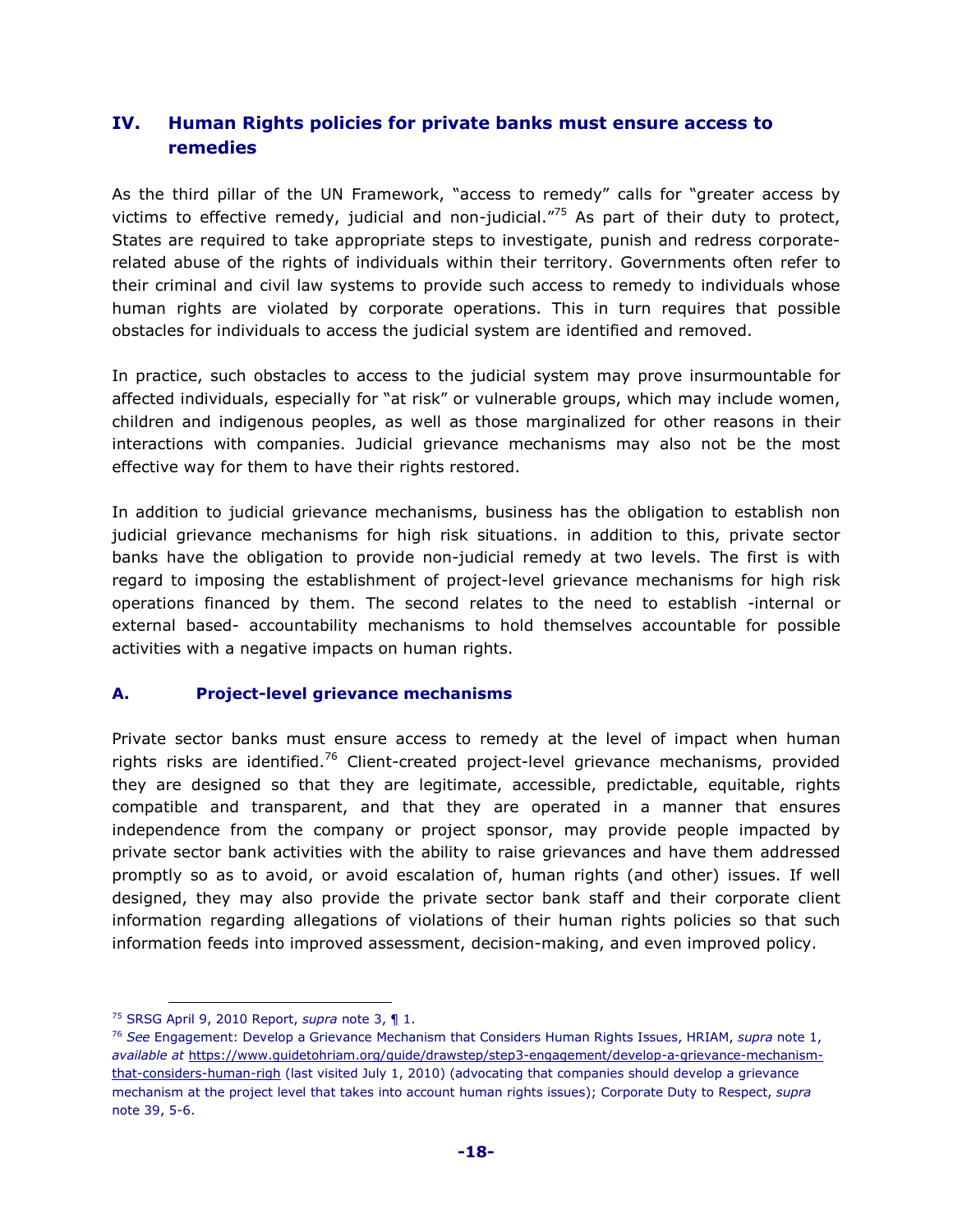With respect to project finance and advisory services that raise significant social and environmental risks, project-level grievance mechanisms are now mainstream requirements.<sup>77</sup> Human rights policies for private sector banks should adopt similar standards for project-level grievance mechanisms that are applicable to activities bankwide, not just for project finance and advisory services, as human rights impacts are not limited to these two types of banking activities.<sup>78</sup>

Detailed guides regarding how to create and operate project-level grievance mechanisms could be incorporated by reference into a bank's human rights policy.<sup>79</sup>

#### **B. Accountability mechanisms**

In order to bring credibility and legitimacy to their human rights policies, private sector banks must provide a forum for challenges to adherence with those policies. The purpose of such a forum, or accountability mechanism, is not only to serve the bank's board of directors as a tool of ensuring compliance with bank policy, but is equally important as a tool for resolution of grievances by those affected by the bank's human rights practices.

Development and implementation of a human rights policy for which the private sector bank is held accountable is not only implicitly required under the UN Framework (and must now be made explicit), but provides an effective risk management tool for banks where there is otherwise no channel for management of dissent. As the UN Special Representative has stated, "Company-level grievance mechanisms perform two functions: under the tracking and reporting component of due diligence, they provide the company with feedback that helps identify risks and avoid escalation of disputes; they can also provide remedy[.]"80

<sup>&</sup>lt;sup>77</sup> Clients of the Equator Principle Financial Institutions (EPFIs) and clients of the International Finance Corporation (IFC) are required to develop project-level grievance mechanisms for such projects. *See e.g.*, Equator Principles, *supra* note 49, Principle 6; IFC PS, *supra* note 66 at PS 1, ¶ 23 (2006), *available at*

http://www.ifc.org/ifcext/sustainability.nsf/Content/PerformanceStandards (last visited June 30, 2010) [hereinafter IFC PS]; see also Engagement: Develop a Grievance Mechanism that Considers Human Rights Issues, HRIAM, *supra* note 1, *available at* https://www.guidetohriam.org/guide/drawstep/step3-engagement/develop-a-grievancemechanism-that-considers-human-righ (last visited July 1, 2010) (advocating that companies should develop a grievance mechanism at the project level that takes into account human rights issues); *see also* Corporate Duty to Respect, *supra* note 39, 5-6.

 $78$  The July 1, 2010 Equator Principle Governance Rules recognize this limitation of the Principles by creating a category for "Associates." Associates are financial institutions seeking to abide by the Principles, but which are not engaged in project finance. The Equator Principle Association Governance Rules (July 1, 2010), *available at* http://www.equator-principles.com/documents/EP\_Governance\_Rules\_April\_2010.pdf (last visited July 1, 2010).

<sup>79</sup> CAO Guide, *supra* note 80; see also IFC Good Practice Note, Addressing Grievances from Project-Affected Communities, *available at* 

http://www.ifc.org/ifcext/sustainability.nsf/AttachmentsByTitle/p\_GrievanceMechanisms/\$FILE/IFC+Grievance+Me chanisms.pdf (last visited July 1, 2010).

<sup>80</sup> SRSG April 9, 2010 Report, *supra* note 3, ¶ 83.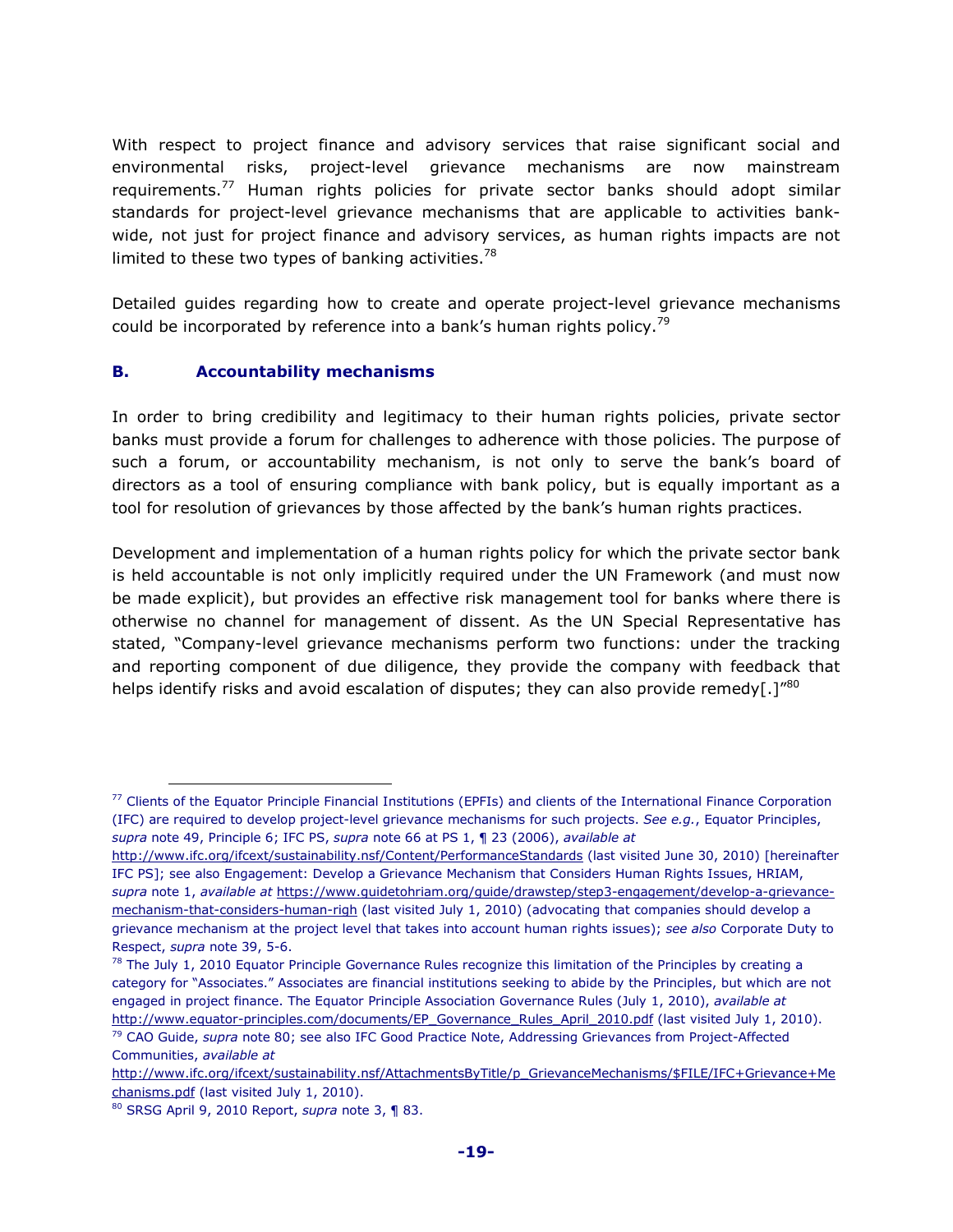Private sector banks could create institution level mechanisms that govern their corporate entity alone, include such a mechanism within the framework of a voluntary standard such as the Equator Principles or could pool resources to establish a new, altogether freestanding grievance mechanism. $81$  In order to be useful and accepted by both the private sector bank and the would-be users of the mechanism, any mechanism that is developed must be independent, transparent, professional, fair, accessible and effective. $82$  While independence would be enhanced if banks pool resources and create a joint and external accountability mechanism, even an internally-housed mechanism could be sufficiently independent if given staff without conflicts-of-interest, budgetary resource constraints, and the ability to report directly to the bank's risk committees, senior management and board of directors.

There are a number of effective models for accountability mechanisms, including within banks that serve private sector clients. For example, the World Bank Group's International Finance Corporation (IFC) and Multilateral Investment Guarantee Agency (MIGA) have a Compliance Advisor/ Ombudsman (CAO) that is tasked with responding to complaints about IFC and MIGA activities by auditing for compliance with IFC and MIGA policy and providing dispute resolution services between clients and third-party affected people. $^{83}$ 

## **V. Conclusion and further recommendations**

 $\overline{a}$ 

Human rights policies for private sector banks are required because of the responsibility of all business enterprises – including private sector banks – under the UN Framework to "respect" human rights and provide "access to remedy."

As the examples in this report show, without action on the part of private sector banks to 'pull the breaks' on companies and projects where human rights risks are real, those risks become reality: people are forcibly displaced and evicted from their land, threats of violence are used, and the right to life is violated by destruction of resources used to sustain life.

As of now, there has been no explicit call on private sector banks to establish human rights policies in UN Special Representative reports to the Human Rights Council. BankTrack respectfully call on the Special Representative to make this responsibility explicit in the upcoming report and to include the following recommendations in his final report:

<sup>81</sup> *See generally*, Natalie L. Bridgeman and David B. Hunter, *Narrowing the Accountability Gap: Toward a New Foreign Investor Accountability Mechanism*, 20 GEO. INT'L ENVTL. L. REV. 187 (2008).

<sup>82</sup> *Id.* at 225; *c.f.* SRSG April 9, 2010 Report, *supra* note 3, ¶ 94 (the UN Special Representative's statement that grievance mechanisms much adhere to the following minimal principles: "legitimacy, accessibility, predictability, equitability, rights-compatibility and transparency. A seventh principle specifically for company-level mechanisms is that they should operate through dialogue and engagement rather than the company itself acting as adjudicator.") (citing SRSG April 7, 2008 Report, *supra* note 3, ¶ 99).

<sup>83</sup> For a description of the CAO's compliance and dispute resolution roles, see the CAO Website, *available at* http://www.cao-ombudsman.org/ (last visited July 1, 2010); see also the compliance and problem-solving roles of the European Bank for Reconstruction and Development (EBRD) Project Complaint Mechanism (PCM), *available at* http://www.ebrd.org/pages/about/principles/integrity/pcm/about.shtml (last visited June 28, 2010).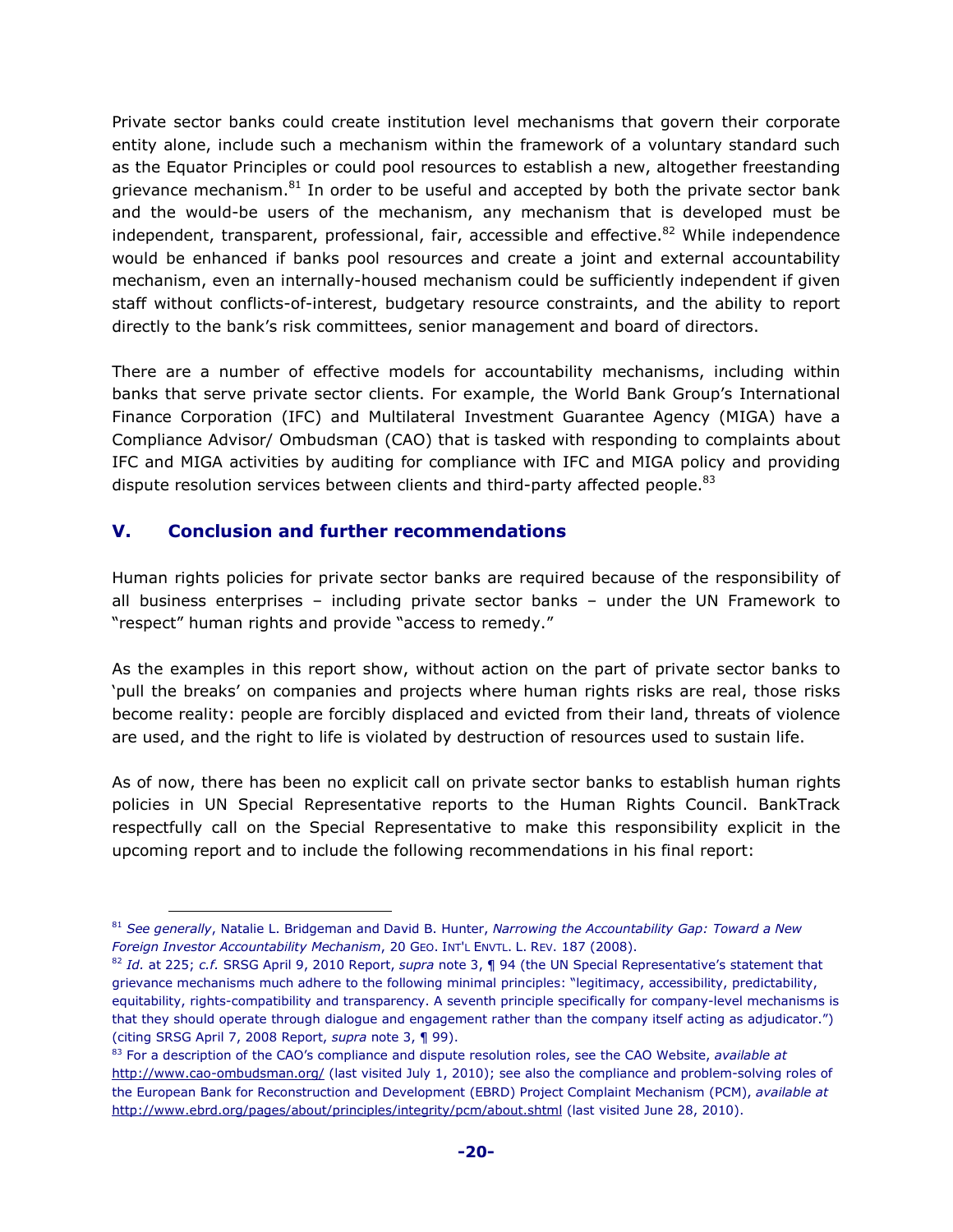- Private sector banks have a special and differentiated responsibility to create and meaningfully implement human rights policies because the leverage they wield can enable –or prevent– human rights abuses. Private sector banks have a unique duty to know how their activities impact human rights, who their clients are (so that they can identify their human rights impacts and policies), and how human rights impacts may affect the private sector bank's business operations.
- A private sector bank's human rights policy should begin with a statement referencing the human rights standards it commits to follow with all of its activities and each decision at all levels. The statement of policy should be followed by an assessment of the degree of human rights due diligence required regarding a bank activity or proposed activity. Each bank should apply a ranking system for each type of activity it undertakes.
- "Knowing and showing" should guide private sector bank's human rights policies and practices. Therefore transparency and the publication of policies are key. Furthermore transparency on private sector bank's human rights policies and practices will allow banks to cross reference their activity rankings with peer institutions.
- Where the analysis of risk factors trigger the need for a HRIA, the private sector bank's human rights policy should identify the elements required in the HRIA analysis itself, drawing on what are now well-developed standards.
- Where risks are identified through the HRIA process, a human rights action plan may be required. Where creation of an action plan and movement forward with the activity is the appropriate response, the policy must require the bank or client to disclose identified risks to potentially affected communities, and consult with these affected communities. Action plans impacting indigenous communities are required to be based on the principle of "free, prior informed consent."
- In some cases, the HRIA may identify impacts that are so large or so challenging to mitigate that refraining from taking on the activity is the only acceptable next step that will allow adherence to the bank's policy. For a private sector bank's human rights policy to have meaning, 'refrain from involvement' must be an explicit option for consideration.
- Private sector banks have a crucial role in providing non-judicial remedy at two levels. The first is with regard to project-level grievance mechanisms. The second relates to the need to establish accountability mechanisms.
- Private sector banks must ensure access to remedy at the level of impact when human rights risks are identified. Client-created project-level grievance